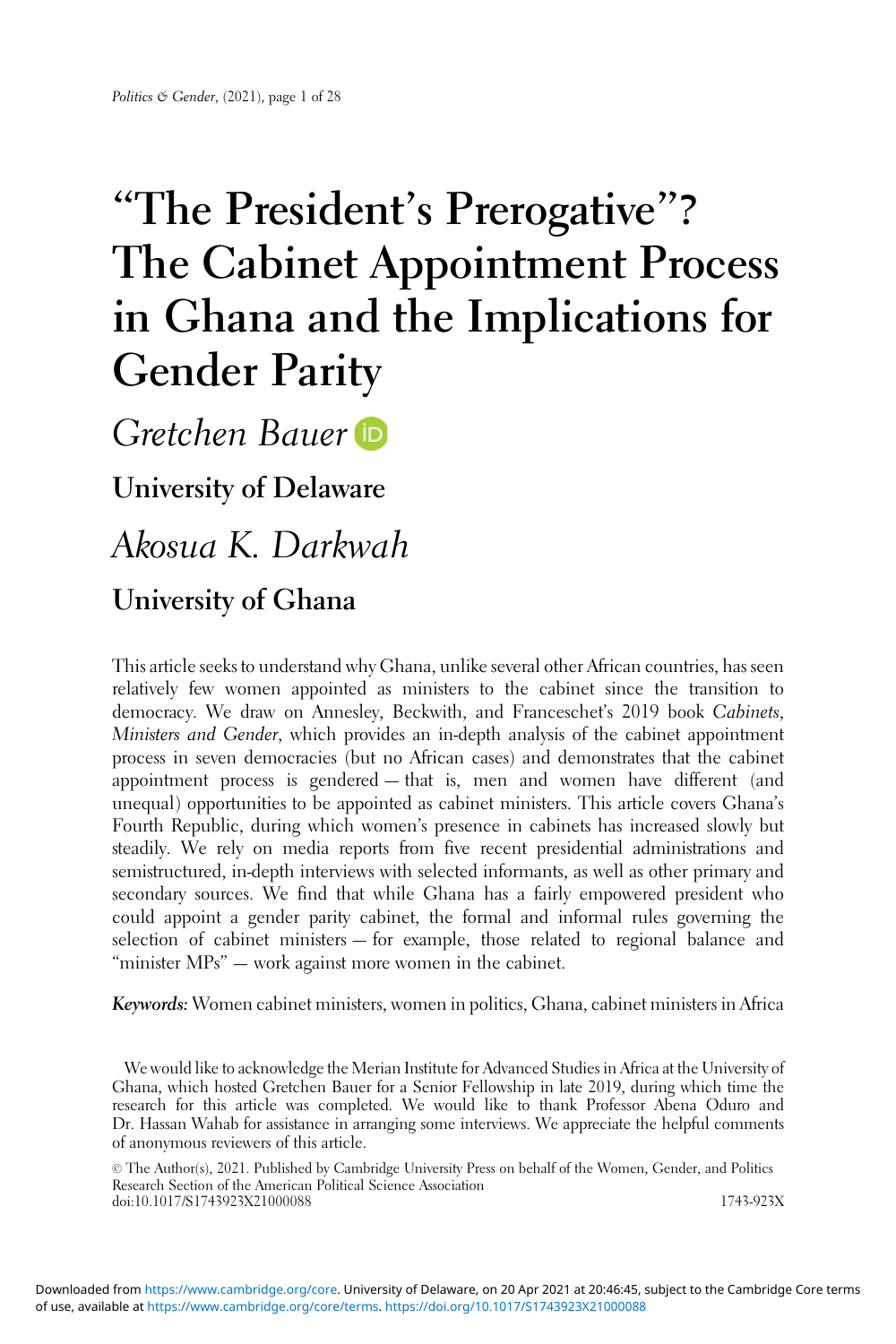During the final months of the 2012 presidential campaign in Ghana,<br>members of the "kitchen cabinet" of incumbent president and National Democratic Congress presidential candidate John Mahama argued for a gender parity cabinet should their candidate win.<sup>1</sup> In the end, their candidate did win the election, but he was unable to form a gender parity cabinet — although the initial cabinet was 32% female, the highest percentage of women cabinet ministers ever in Ghana. Across Africa, in late 2019, five African countries had gender parity (or very close to gender parity) cabinets, according to iKNOW Politics: Rwanda, Guinea-Bissau, South Africa, Ethiopia, and Seychelles.<sup>2</sup> News reports about these gender parity cabinets described the new presidents and prime ministers as simply appointing or even "decreeing," in the case of Guinea-Bissau, gender parity cabinets.<sup>3</sup> Unlike members of parliament (MPs) who are elected, cabinet ministers are appointed, making it possible for a president or prime minister to bring many women into the cabinet, as these African leaders, and some others around the world, have done. But why have presidents in Ghana, unlike some other African leaders, not made use of their powers of appointment to bring more women into the cabinet?

Our study is inspired by Annesley, Beckwith, and Franceschet's book Cabinets, Ministers and Gender ([2019](#page-25-0)), which seeks to understand why there are so few women cabinet ministers in most countries.<sup>4</sup> Relying on seven country cases from Europe, North America, and South America, the authors reveal that the cabinet appointment process is "gendered," with the result that the composition of the cabinet is likely to be gendered, meaning more or fewer women cabinet ministers depending

4. Our study was encouraged, if not suggested, by the authors of the book at a roundtable on women in cabinets around the world at the 2018 American Political Science Association Annual Meeting.

<sup>1.</sup> The reasons for this "pitch," according to our informant, were akin to Canadian prime minister Justin Trudeau's oft-cited response as to why he appointed a gender parity cabinet in 2015: "because it is 2015."

<sup>2.</sup> iKNOW Politics, "Here Are the Most Gender-Balanced Cabinets in the World Today," October 2, 2019, [https://www.iknowpolitics.org/en/learn/knowledge-resources/here-are-most-gender-balanced](https://www.iknowpolitics.org/en/learn/knowledge-resources/here-are-most-gender-balanced-cabinets-world-today)[cabinets-world-today](https://www.iknowpolitics.org/en/learn/knowledge-resources/here-are-most-gender-balanced-cabinets-world-today) (accessed October 19, 2019).

<sup>3.</sup> But most countries lag far behind these, with the global average for women ministers in early 2019 at 20.7% (an "all-time high") and the African average in early 2019 at 22.5% (personal email communication, Mariana Duarte Mutzengerg, Inter-Parliamentary Union, October 2, [2019](#page-26-0); IPU [2019\)](#page-26-0). As with women in parliaments in Africa, the percentage of women ministers in Africa in 2015 was about double what it was two decades before (and in the case of women ministers, five times what it was in 1980). Also, as with women in parliaments, there is significant regional variation among African countries in terms of women ministers, with East Africa leading (29%) and North and West Africa lagging (17% and 19%, respectively), making it very difficult to generalize across the continent (Moodley et al. 2016, 18).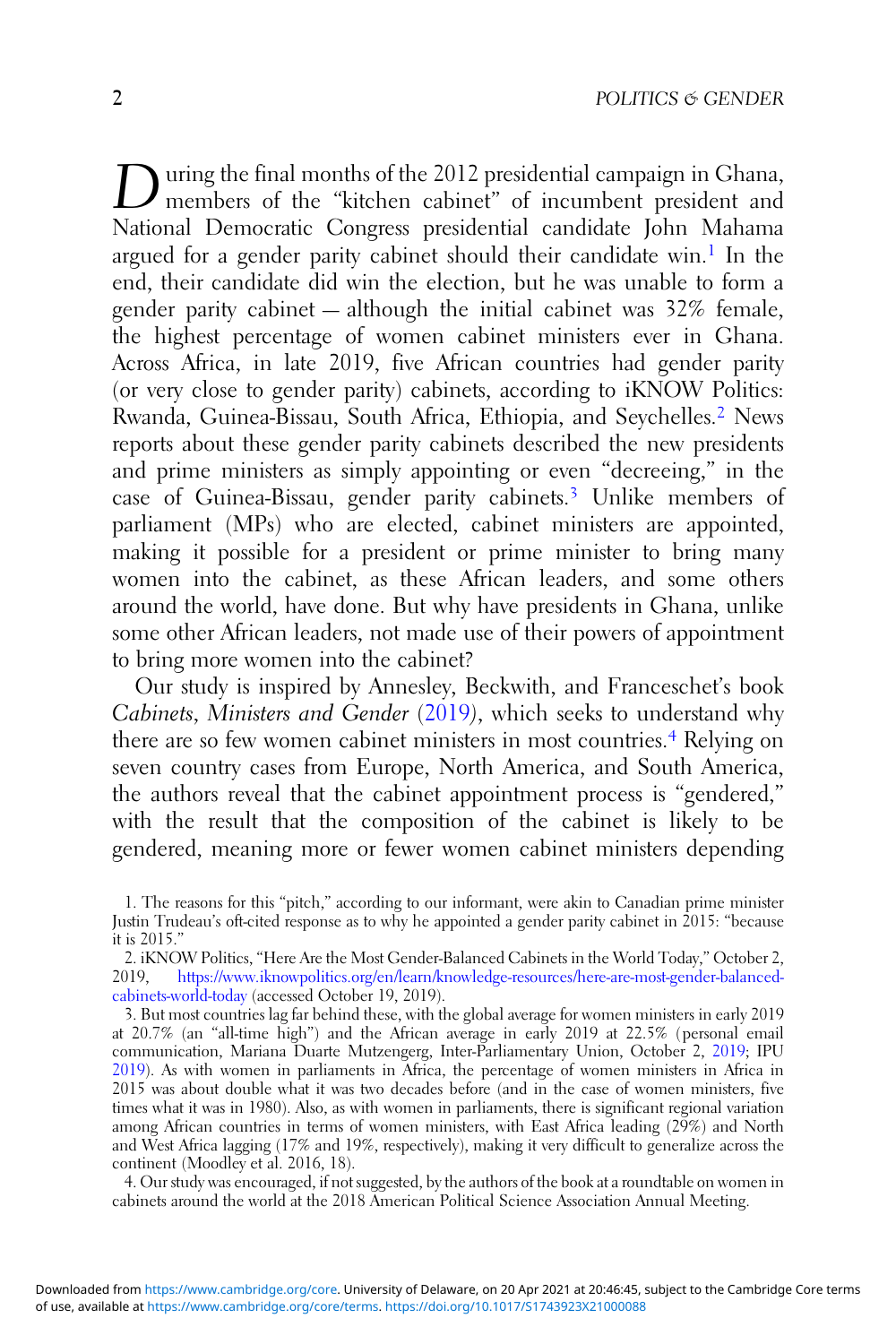on the rules of the appointment process. The authors identify the ways in which sets of formal and informal rules guide the minister selection process in their country cases, paying close attention to those who select the cabinet ministers and those who are eligible and qualified to be cabinet ministers.

In this article, we use the model developed by Annesley, Beckwith, and Franceschet ([2019](#page-25-0)) to investigate the cabinet appointment process in Ghana since the transition to democracy in  $1992.5$  In brief, we find that, in keeping with what we know about powerful executives across the African continent, it is largely the "president's prerogative" to appoint a cabinet of his (it has only been his) choosing in Ghana, although there are very real constraints on those choices — most importantly, the need to abide by a constitutionally recommended regional balance and a constitutional requirement that at least half the cabinet ministers come from parliament. Still, we are confident that with sufficient effort, gender parity cabinets could be appointed by presidents in Ghana, too, even taking into consideration these constraints.

In seeking to answer our question, we sought to better understand the cabinet appointment process in Ghana. In conducting our research, we relied on four data sources, which were also used by Annesley, Beckwith, and Franceschet ([2019,](#page-25-0) 40). First, we located various primary and secondary sources, including government of Ghana documents (e.g., the Constitution and reports of the Constitution Review Commission) and the small secondary literature on cabinets in Africa and Ghana. Second, we consulted media reports of the cabinet appointment process for five new presidential administrations beginning in 2001: President John Kufuor in 2001 and 2005, President John Atta Mills in 2009, President John Mahama in 2013, and President Nana Akufo-Addo in 2017.6 Using the Nexis Uni database, we searched for news reports of cabinet appointments in each new administration, as Annesley, Beckwith, and

<sup>5.</sup> In general, African countries have compressed time frames in terms of experience with democracy and the three branches of government, although as a rule, women are likely to have attained the right to vote at the same time as men, usually at the time of political independence. Most countries got their independence just 60 years ago or less, and many then quickly turned to single-party or military rule, in which there were typically many fewer opportunities for women in formal politics. Since the political transitions of the last 30 years, however, that has changed. A former woman cabinet minister appointed by President Mahama reminded us of the small "time and space" since Ghana's transition to democracy and therefore the potential limits on finding patterns in the cabinet appointment process.

<sup>6.</sup> Our searches yielded no stories for the two administrations of President Jerry Rawlings beginning in 1993 and 1997; we conjecture that the Ghanaian media sources have not been digitized for the years before 2000. Other sources on cabinets, such as the CIA World Factbook's list of "Chiefs of State and Cabinet Members of Foreign Governments" [\(https://www.cia.gov/library/publications/world-leaders-1/](https://www.cia.gov/library/publications/world-leaders-1/)), only go back to 2000 as well.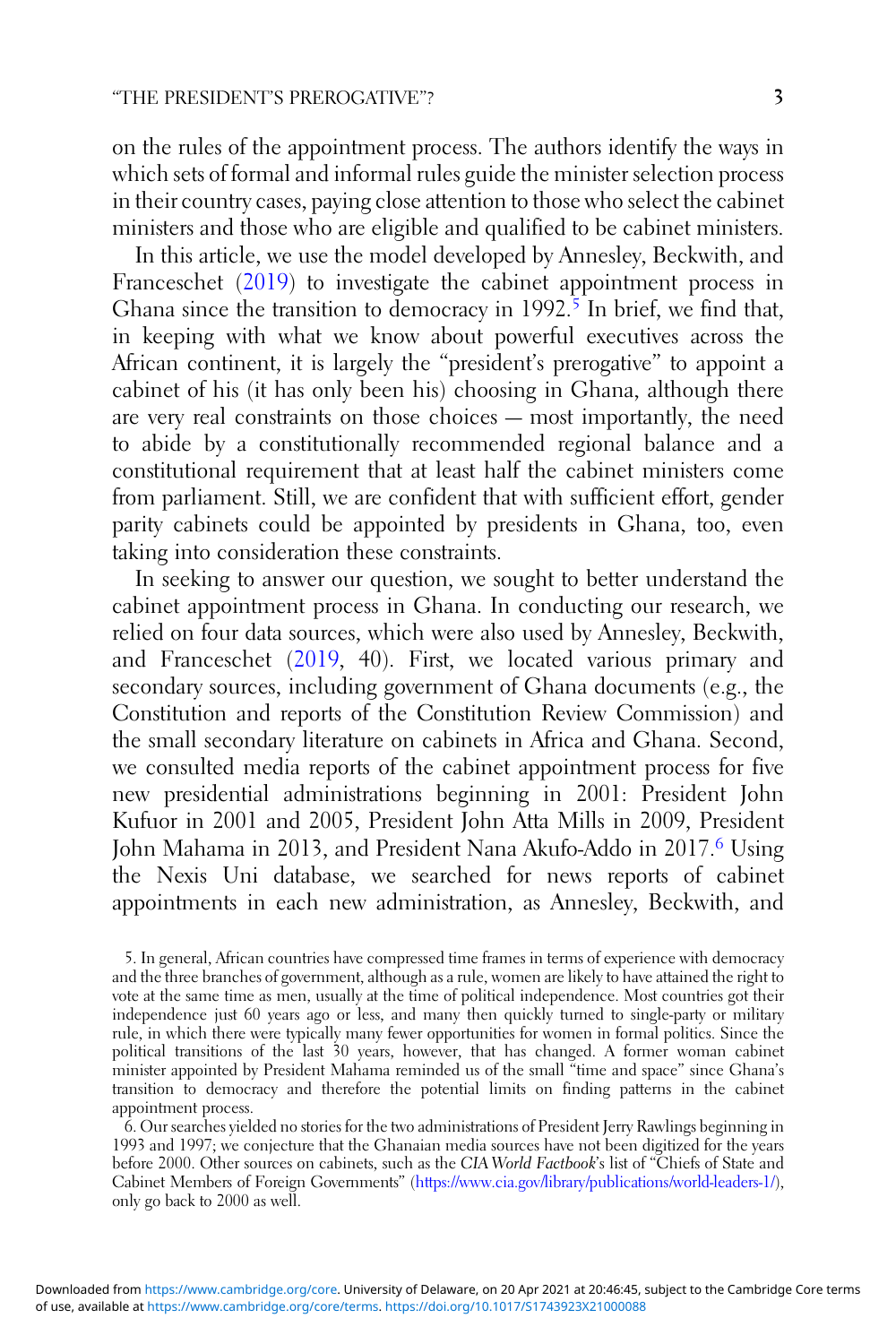Franceschet  $(2019)$  $(2019)$  did, during the "speculation phase" — the time from the election until the first cabinet ministers were named — and then the "reaction phase" — for about two weeks after the final announcement of cabinet appointments was made.<sup>7</sup> For these five administrations in Ghana, our searches yielded just under 10 to just under 20 stories about cabinet appointments for each new government. Third, we conducted semistructured, in-depth expert and elite interviews with a range of informants, including scholars, journalists, former ministers and cabinet ministers and others in government, and civil society actors (see Appendix 1 in the supplementary material online).<sup>8</sup> Like Annesley, Beckwith, and Franceschet [\(2019](#page-25-0), 42), we did not interview current ministers and focused our questions on "how things are done around here," in terms of the cabinet appointment process. Finally, we consulted published accounts of political insiders — memoirs, autobiographies, and biographies as available — though in general this is not a very common genre in Ghana.<sup>9</sup>

Before proceeding, we had to know who is a cabinet minister in Ghana a question that is not so easily answered, it turns out (a subject to which we will return later in this article). In many countries around the world, there are cabinet ministers as well as other ministers who are not in the cabinet.<sup>10</sup> It may not always be readily apparent who is a cabinet minister and who is "just" a minister. In Ghana, beyond cabinet ministers, there are typically noncabinet ministers, ministers of state, and regional ministers (and deputy ministers). According to Ayee [\(2009](#page-25-0), 18–19), it was President Kwame Nkrumah who in 1965 appointed the first 12 "noncabinet ministers" in Ghana, bringing the total number of ministers to 32. Under the Akufo-Addo government that came to power in 2017, there were more than 120 ministers and deputy ministers, including

8. Annesley, Beckwith, and Franceschet ([2019,](#page-25-0) 41) conducted 57 interviews for five of their cases and none for two countries (Canada and the United States) for which they felt there was a sufficient secondary literature on which to draw. In total, we conducted just over a dozen interviews for this study.

9. See Agyemang-Rawlings ([2018\)](#page-25-0) and Mahama ([2012\)](#page-26-0), though neither referenced the cabinet appointment process. Awuni's ([2019\)](#page-25-0) self-published biography of John Mahama has a chapter on "Assembling a Team" of ministers after the 2012 election.

<sup>7.</sup> Nexis Uni covers six Ghanaian news sources: Accra Mail, Daily Guide, Ghana News Agency, Ghanaian Chronicle, The Herald, Public Agenda. We have occasionally supplemented reports from these newspapers with some from other sources.

<sup>10.</sup> The distinction between the two (cabinet ministers versus other ministers) often is not clearly drawn. Many sources, like the CIA World Factbook's "Chiefs of State and Cabinet Members of Foreign Government," list many more than just cabinet ministers in their monthly entries on "cabinets" around the world. From what we have seen, surprisingly, scholars also do not draw this distinction.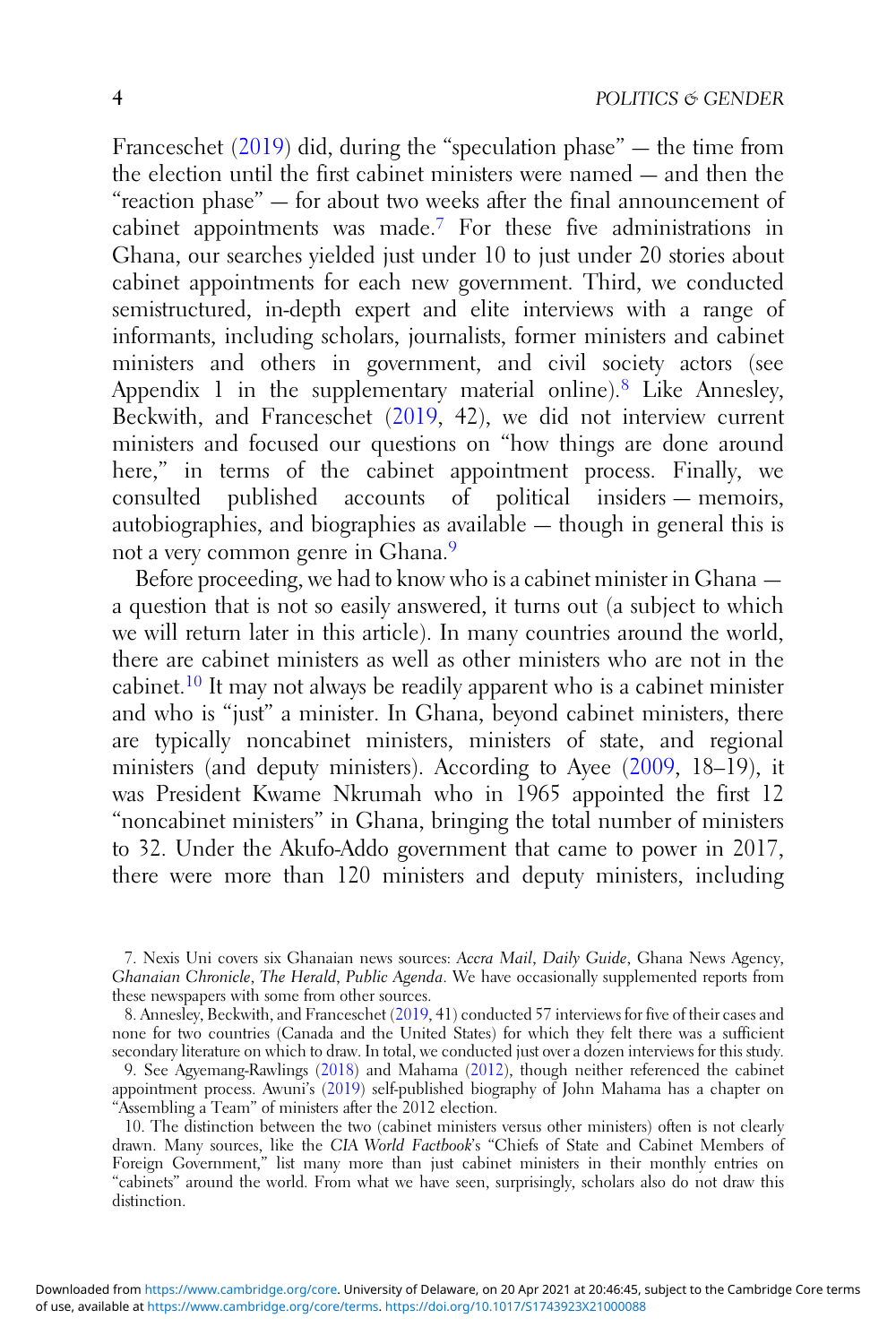cabinet ministers.<sup>11</sup> Moreover, which ministerial portfolios belong to the cabinet (or not) may change from one government to another. In Ghana, the cabinet consists of no more than 19 ministers, but which ministries are included in the cabinet has changed slightly from one administration to another.

The remainder of this article unfolds as follows: In the next section, we highlight the relevant questions from the scant secondary literature on cabinet ministers — male and female — in Africa and Ghana. Thereafter, we reveal our findings on the cabinet appointment process in Ghana and the implications for the appointment of women cabinet ministers, organized around who selects the cabinet ministers, who is eligible and qualified to be a cabinet minister, and what the formal and informal rules of appointment are, as in Annesley, Beckwith, and Franceschet's ([2019\)](#page-25-0) model. Finally, we conclude the article with some unanswered questions generated by our research, as well as reflections on the contributions of our study to our wider understandings of gender and the cabinet appointment process.

# MEN AND WOMEN CABINET MINISTERS IN AFRICA AND GHANA

Annesley, Beckwith, and Franceschet [\(2019](#page-25-0)) were not the first to seek to understand women's access to cabinets across the globe. Bauer and Tremblay [\(2011](#page-25-0)) looked for geographic patterns in women's representation in political executives in a volume of regional case studies, noting that the growth in women's presence in cabinets has not been linear and that much more substantial access by women to cabinets is a recent phenomenon. Both books review the literature on presidential versus parliamentary political systems (with the former favoring the appointment of women ministers because ministers must not be drawn from parliament) and generalist versus specialist recruitment norms that is, whether ministers are recruited for their political skills and experience or for their specific policy expertise (with the latter tending to favor the appointment of women). In their conclusion, Bauer and Tremblay [\(2011](#page-25-0), 181) identified a range of factors explaining women's access to the executive, according to their case studies; political factors were the most important. They found that regime changes, adherence to

<sup>11.</sup> While the first Akufo-Addo administration had the most ministers outside of the cabinet, previous governments also had dozens of additional ministers (Frempong [2017\)](#page-26-0).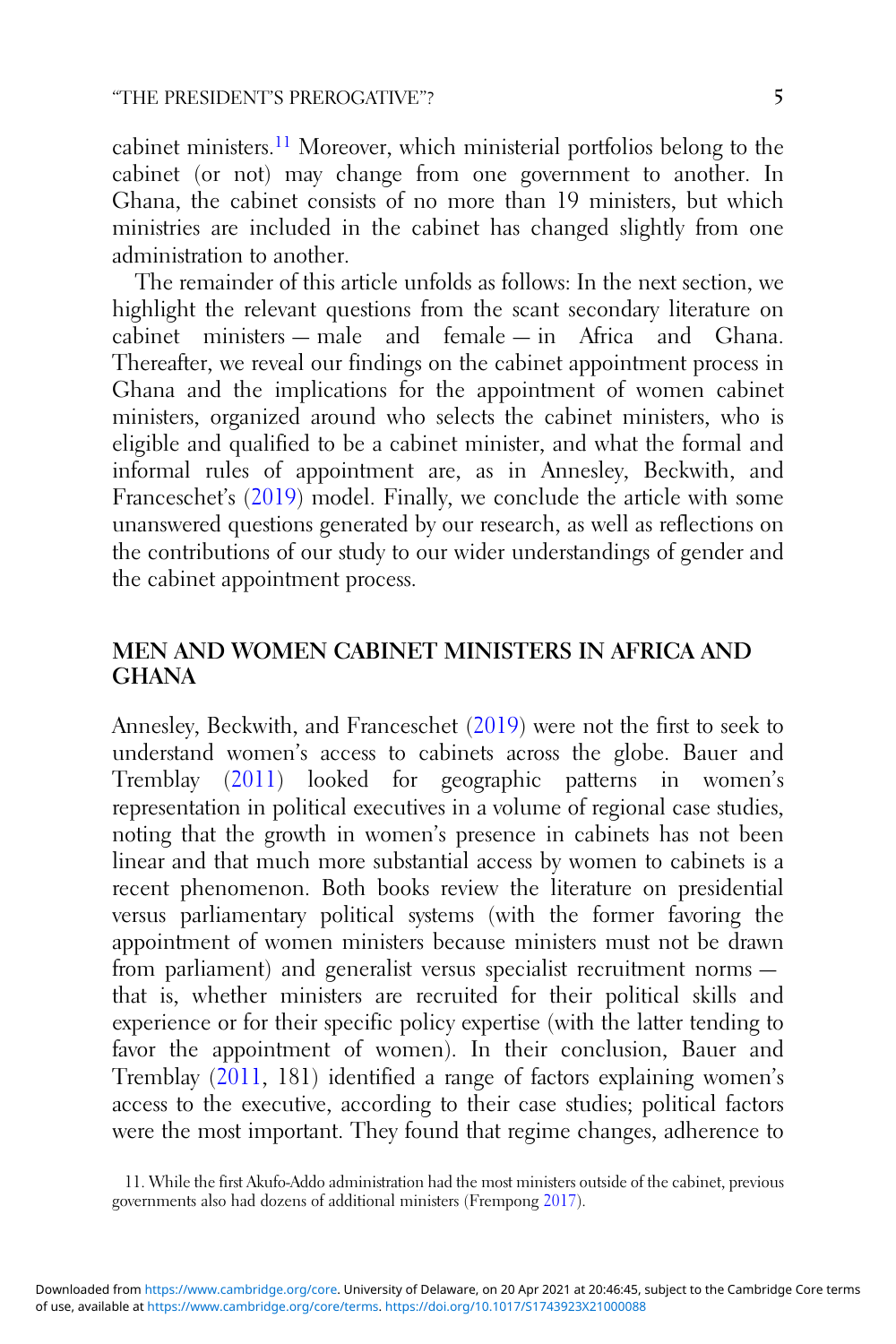regional or international norms, and mobilized women's movements were the "extra-institutional political characteristics" that had a positive impact on women's access to executives (184).

Similarly, Krook and O'Brien [\(2012](#page-26-0), 853), in their study of women's access to cabinets around the world (as of 2009), found that political rather than social factors had the greatest impact on gender parity in cabinets: "Perhaps the most striking finding was that in a majority of cases women's cabinet appointments were explained by the presence of more women among political elites — something that can be promoted through concrete political strategies like gender quotas — rather than by variables that are far more difficult to change, like the existence of favorable political institutions, changes in the status of ordinary women, or evolution of attitudes towards gender equality." Jacob, Scherpereel, and Adams ([2014,](#page-26-0) 322), looking at the years 1979 to 2009, argued that "a gender-balanced decision-making (GBDM) norm had become embedded, over the last three decades, in the world polity." This GBDM norm "establishes expectations about appropriate levels of women in decision-making positions" and had a larger effect on increasing women's representation in cabinets than in legislatures (323).

There is scant research on women in cabinets in Africa.<sup>12</sup> There have been three increases in women's presence in cabinets in Africa, according to Russell and DeLancey [\(2002](#page-27-0)), Bauer ([2011\)](#page-25-0), and Moodley et al. [\(2016](#page-27-0)): first, around 1975 in the wake of the first United Nations Conference on Women in Mexico City (after which national gender machineries were adopted across the continent); second, around 1990 when democratic political transitions were taking place across Africa after decades of single-party and military rule in many countries; and third, in the 2010s as gender parity laws for parliament started to be adopted in Africa and pressure mounted for greater women's representation in politics and decision-making overall. Bauer and Okpotor ([2013,](#page-25-0) 77) suggest that in Africa, as in other parts of the world, the specialist method of cabinet recruitment appears to have created more opportunities for women to become cabinet members than the generalist method, and that "normative influences" (the regional, continental, and international norms provided by the African Union or the United Nations Conferences on Women) have had a positive impact on women's increasing access to cabinets in some countries. In a study of

<sup>12.</sup> More broadly, LeVan and Assenov [\(2016](#page-26-0), 663) have described a "dearth of literature on African cabinets," which they call "surprising."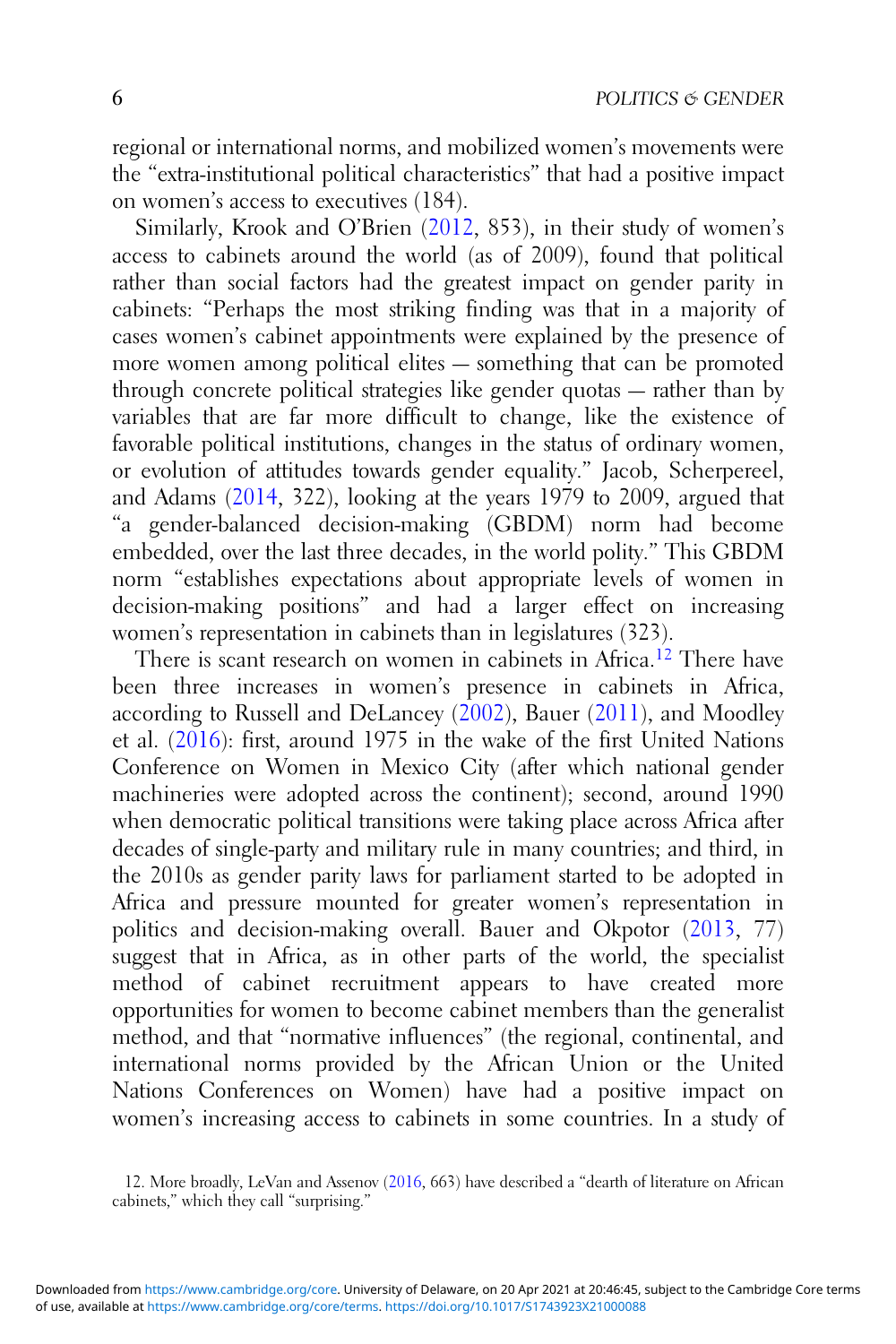the effect of a gender quota law on the election of women to parliament and the appointment of women to the cabinet in Niger, Kang ([2013,](#page-26-0) 94) found that the effect of the quota depended on a combination of factors, including "the design of the law, the institutional context and the agency of women's activists who monitored the quota's implementation."

Arriola and Johnson ([2014,](#page-25-0) 495), using a data set of 34 African countries from 1980 to 2005, found that "women are less likely to become cabinet ministers where incumbents use such appointments to build patronagebased alliances with politicians who act as advocates for ethnic constituencies." Further, they "show that women's share of cabinet appointments is significantly lower in countries where leaders must accommodate a larger number of politicized ethnic groups, but it rises with higher levels of democracy and greater representation of women in parliament." Adams, Scherpereel, and Jacob ([2016,](#page-24-0) 145) look at the relationship between legislatures and cabinets in Africa and show that "countries with high levels of women's legislative representation do not necessarily have high levels of women's cabinet representation," while at the same time, some "legislative laggards" — with fewer women in parliament — can emerge as cabinet leaders. Ghana is one of those countries in Africa (and the world) with a higher percentage of women in the cabinet than in parliament, and this is another reason to focus on Ghana. Another reason is that, like the countries in Annesley, Beckwith, and Franceschet's [\(2019](#page-25-0)) study, Ghana is an (emerging) democracy. Finally, it is a country in which we have already conducted significant research on women's political leadership (Bauer and Darkwah [2019](#page-25-0), [2020](#page-25-0)).<sup>13</sup>

As with cabinets in Africa in general (LeVan and Assenov [2016,](#page-26-0) 663), we know relatively little from the scholarly literature about cabinets in Ghana. Similarly, we know little from the scholarly literature about women cabinet ministers in Ghana since independence. Many studies have considered individual women or women's organizations and their important roles in politics during the precolonial and colonial periods and the early years of independence under President Nkrumah (see, e.g., Aidoo [1985](#page-25-0); Allman [2009;](#page-25-0) Boahen [2000;](#page-26-0) Denzer [2005](#page-26-0); Manuh [1993a;](#page-26-0) Sackeyfio-

<sup>13.</sup> Nwankwor ([2019\)](#page-27-0), in a richly sourced article that contributes the voices of dozens of women ministers from Nigeria and South Africa, asks what women cabinet ministers do once in power. She finds that women cabinet ministers do represent women's interests, but in "non-legislative" ways for example, by creating programs that have direct impacts on women's lives, such as initiatives around domestic violence, economic empowerment, and the provision of potable water and fuel sources. This question takes us well beyond the scope of this study, however.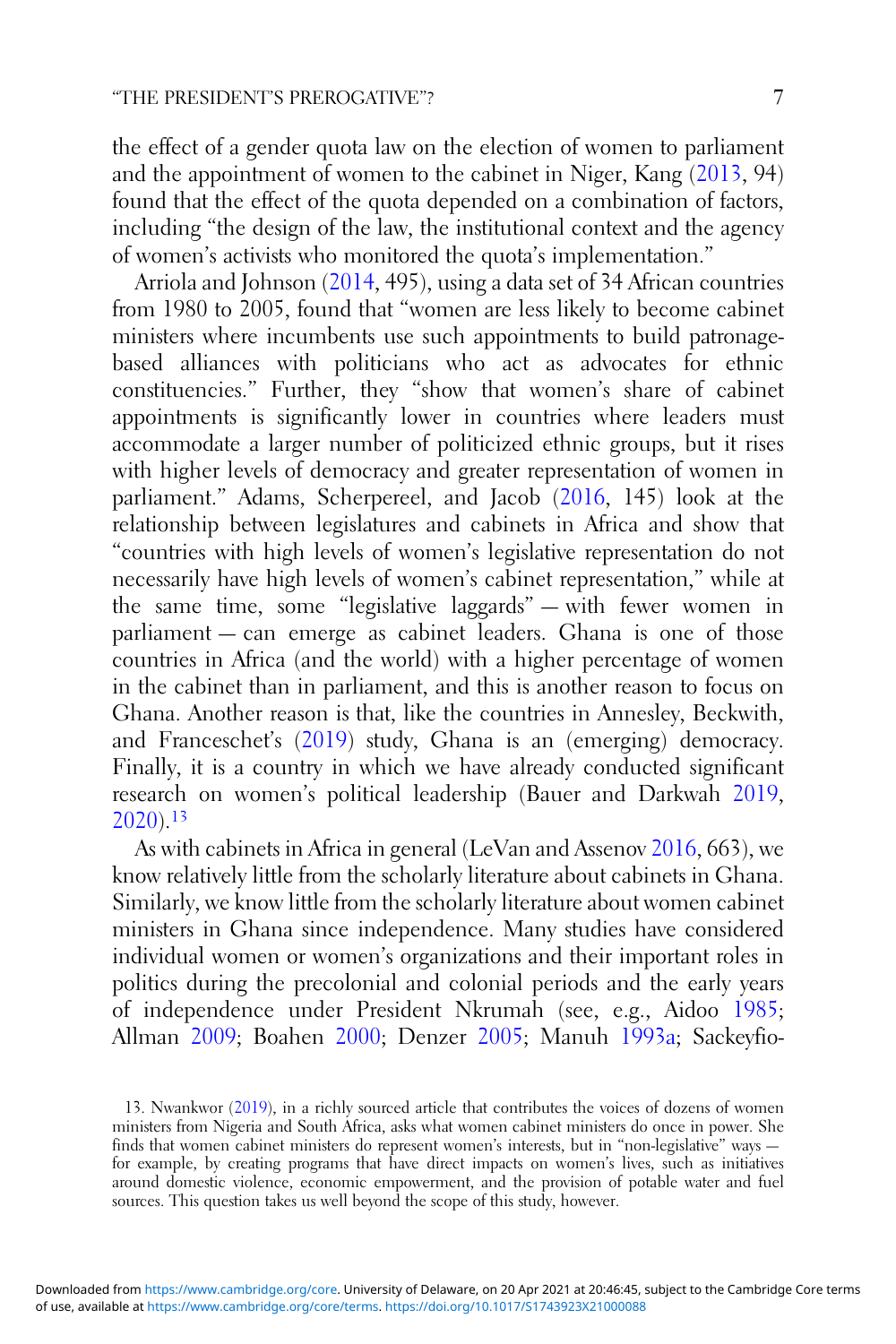Lenoch [2018;](#page-27-0) Tsikata [1989](#page-27-0)). Other studies have focused on the military regimes of the late 1960s, 1970s, and 1980s, when women were mostly excluded from participation in formal politics and their organizations were largely proscribed (Bauer [2017](#page-25-0); Manuh [1993b\)](#page-26-0).<sup>14</sup> Overviews of the more recent period tend to privilege women activists and their organizations and, less often, women in parliaments, with almost nothing on women in cabinets (Allah-Mensah [2005](#page-25-0), [2007;](#page-25-0) Bauer [2019](#page-25-0); Bauer and Darkwah [2019,](#page-25-0) [2020](#page-25-0); Bawa and Sanyare [2013;](#page-25-0) Darkwa [2015](#page-26-0); Fallon [2008;](#page-26-0) Musah and Gariba [2013](#page-27-0); Nketiah [2010;](#page-27-0) Prah [2004,](#page-27-0) [2007](#page-27-0); Sossou [2011](#page-27-0); Tandoh-Offin [2011](#page-27-0); Tsikata [2009b](#page-27-0)). Adams, Scherpereel, and Jacob's [\(2016](#page-24-0)) study is the only one to focus on women ministers in Ghana.<sup>15</sup>

Indeed, Adams, Scherpereel, and Jacob [\(2016](#page-24-0), 146) observe that Ghana is one of those countries in Africa with a higher percentage of women in the cabinet than in parliament. They argue that in Ghana, a conducive institutional environment, an international context stressing genderbalanced decision-making and an autonomous domestic women's movement have promoted women's incorporation into the cabinet, even when women have not had the same access to parliament (147). That said, when Adams, Scherpereel, and Jacob conducted their study, there were somewhat fewer women in the cabinet than when we conducted our study — though still a greater percentage than in parliament (see [Table 1](#page-8-0)), and the administration has changed hands since then. Our study yields a different set of factors determining women's access to cabinet in Ghana than Adams, Scherpereel, and Jacob's study; we now turn to our findings.

#### FINDINGS: GHANA CASE STUDY

Ghana was the first country south of the Sahara to obtain independence, in 1957. Less than a decade after independence, in 1966, the nation's first leader, Kwame Nkrumah, was overthrown in a military coup. Military regimes dominated the following decades, with brief interludes of civilian rule (see [Table 2](#page-9-0)). Since the democratic political transition in 1992 and the onset of Ghana's Fourth Republic, governments have alternated every eight years between the two main political parties, the

<sup>14.</sup> Like Nigeria, under military rule, Ghana experienced the "femocracy" described by Mama [\(1995](#page-26-0)) and the "first lady syndrome" described by Ibrahim ([2004\)](#page-26-0).

<sup>15.</sup> Ghana is one of the four cases discussed in more detail in Bauer and Okpotor [\(2013](#page-25-0)).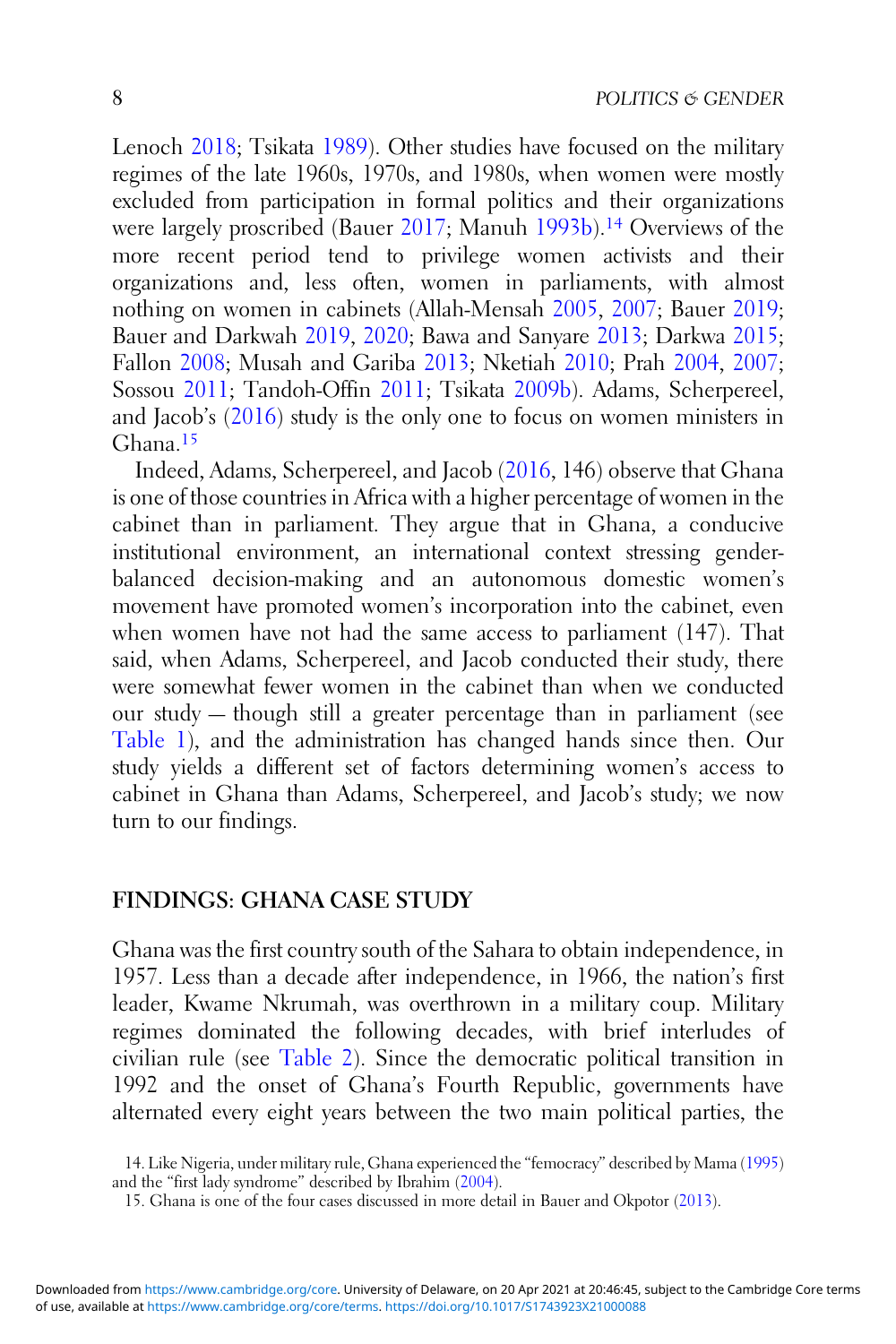| Year   | Party/President<br>(PM) | Women/Total<br>MPs | Percentage Women<br>MPs | Women/Total Cabinet<br><b>Ministers</b> | Percentage Women Cabinet<br><b>Ministers</b> |
|--------|-------------------------|--------------------|-------------------------|-----------------------------------------|----------------------------------------------|
| 1956   | CPP/(Nkrumah)           | 0/104              | $\left($                | NA                                      |                                              |
| (1960) | CPP/Nkrumah             | 10/114             | (8.8)                   | NA                                      |                                              |
| 1965   | CPP/Nkrumah             | 18/198             | 9.1                     | NA                                      |                                              |
| 1969   | PP/Busia                | 2/40               | 1.4                     | NA                                      |                                              |
| 1979   | PNP/Limann              | 5/140              | 3.6                     | NA                                      |                                              |
| 1993   | NDC/Rawlings            | 16/200             | 8                       | 2/19                                    | 10.5                                         |
| 1997   | NDC/Rawlings            | 18/200             | 9                       | 3/19                                    | 16                                           |
| 2001   | NPP/Kufuor              | 19/200             | 9.5                     | 2/19                                    | 10.5                                         |
| 2005   | NPP/Kufuor              | 25/230             | 10.9                    | 2/19                                    | 10.5                                         |
| 2009   | NDC/Mills               | 20/230             | 8.7                     | 4/19                                    | 21                                           |
| 2013   | NDC/Mahama              | 30/275             | 10.9                    | 6/19                                    | 32                                           |
| 2017   | NPP/Akufo-Addo          | 36/275             | 13.1                    | 4/19                                    | 21                                           |
|        |                         |                    |                         |                                         |                                              |

<span id="page-8-0"></span>

|  |  |  | Table 1. Women in parliaments and cabinets in Ghana, 1956–2017 |  |  |
|--|--|--|----------------------------------------------------------------|--|--|
|--|--|--|----------------------------------------------------------------|--|--|

Note: Military regimes for 1966–69, 1972–79, and 1981–92 are excluded.

Sources: For MPs: 1956–79: Nketiah ([2010](#page-27-0), 26–59); 1992–2012: Darkwa [\(2015](#page-26-0), 250); 2016: <http://>[www.parliament.gh](https://www.parliament.gh); NA: not available. There is some discrepancy among sources on some of these numbers (including with <http://>[www.ipu.org](https://www.ipu.org)). For cabinet ministers: Listed with cabinets in Appendix 2. This table is meant to include only those ministers who are par<sup>t</sup> of the cabinet.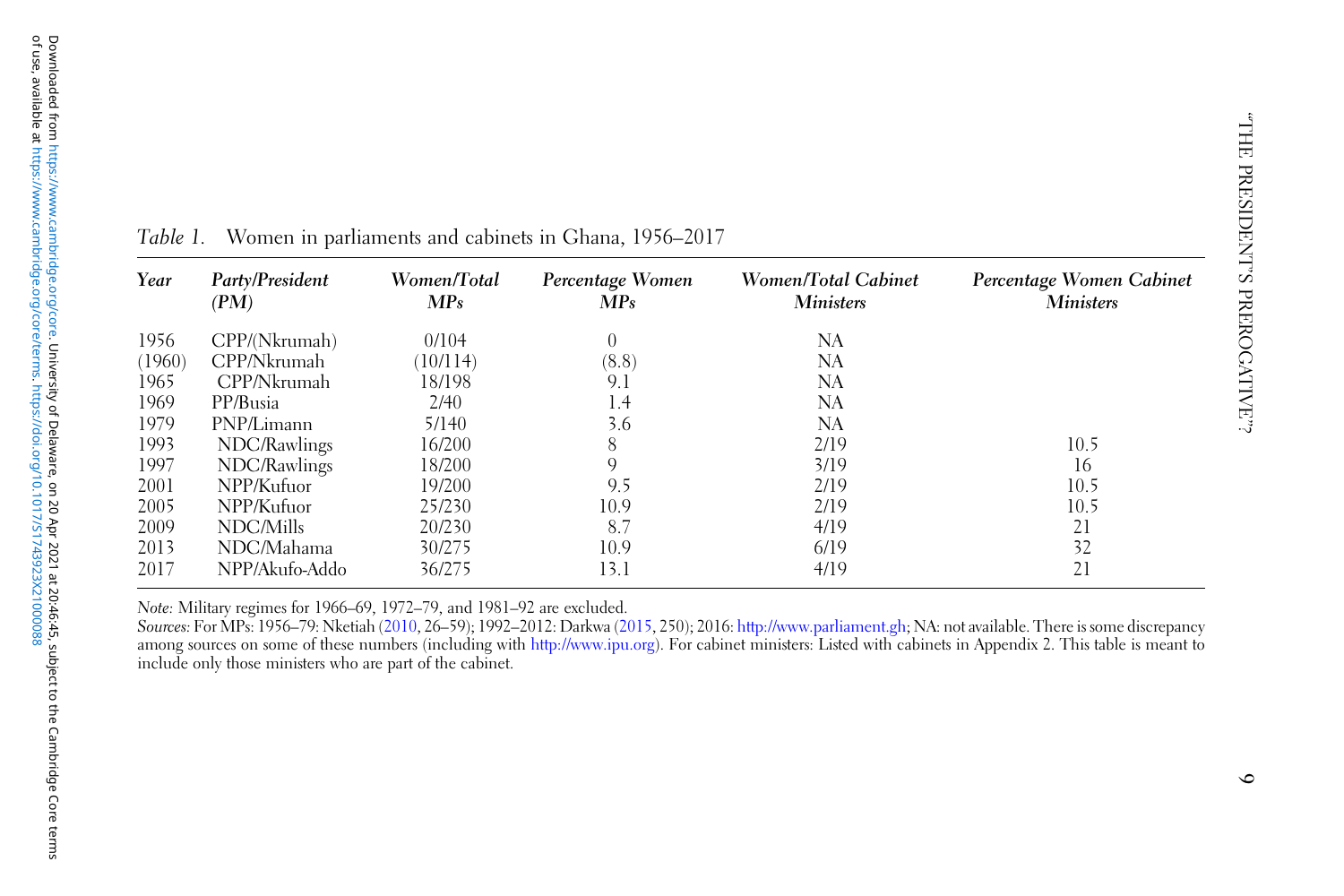| Years       | Regime                                                                | Leader           | Government |
|-------------|-----------------------------------------------------------------------|------------------|------------|
| 1957–66     | Convention People's Party (CPP)                                       | Nkrumah          | Civilian   |
| 1966-69     | National Liberation Council (NLC)                                     | Ankrah/Afrifa    | Military   |
| 1969-72     | Progress Party (PP)                                                   | Busia            | Civilian   |
| 1972-78     | National Redemption Council (NRC)<br>Supreme Military Council (SMC) I | Acheampong       | Military   |
| 1978-79     | Supreme Military Council (SMC) II                                     | Akuffo           | Military   |
| 1979-79     | Armed Forces Revolutionary Council<br>(AFRC)                          | Rawlings         | Military   |
| 1979-81     | People's National Party (PNP)                                         | Limann           | Civilian   |
| 1982-92     | Provisional National Defence Council<br>(PNDC)                        | Rawlings         | Military   |
| 1993-2001   | National Democratic Congress (NDC)                                    | Rawlings         | Civilian   |
| $2001 - 09$ | New Patriotic Party (NPP)                                             | Kufuor           | Civilian   |
| $2009 - 17$ | National Democratic Congress (NDC)                                    | Mills/<br>Mahama | Civilian   |
| $2017-$     | New Patriotic Party (NPP)                                             | Akufo-Addo       | Civilian   |

<span id="page-9-0"></span>Table 2. Postindependence regimes in Ghana, 1957–2017

Sources: Bauer ([2017](#page-25-0)); Tandoh-Offin [\(2011](#page-27-0), 9).

National Democratic Congress (NDC) and the New Patriotic Party (NPP). The NDC governed from 1993 to 2001, followed by the NPP from 2001 to 2009, the NDC again from 2009 to 2017, and then back to an NPP-led government following the 2016 and 2020 elections.<sup>16</sup> We begin this study with the Fourth Republic in 1993.

During President Jerry Rawlings's first government (1993–97), there were two women cabinet ministers out of 19, then three out of 19 during his second term. During President Kufuor's two governments (2001–09), there were again two women cabinet ministers at the beginning of each term. Since then, the number of women cabinet ministers seems to have grown steadily but very slowly, with some slight "see-saw" effect.<sup>17</sup> Our Nexis Uni search yielded no media reports for the two Rawlings

<sup>16.</sup> Ghana is a unitary republic with a unicameral parliament; the president is the head of state and head of government. Like most former British colonies in Africa, Ghana uses a single-member district electoral system for parliament and has no electoral gender quota (after the 2020 election, the share of women in parliament was 14.5% — the highest ever).

<sup>17.</sup> Scherpereel, Adams, and Jacob  $(20\bar{1}8, 1)$  contrast women's representation in legislatures and executives and find the following differences: "When levels of women's legislative representation rise, they tend not to slip back beyond their newly achieved level — women's legislative representation tends to be characterized by a ratchet effect. This effect is relatively rare in cabinets, where increases in women's representation are often followed by decreases. We call the latter phenomenon the see-saw effect: Countries experience one or more steps back for every step forward." Annesley, Beckwith, and Franceschet [\(2019](#page-25-0), 12) do not find this effect in the seven countries that they study. In Ghana there has been an occasional slight see-saw effect; but as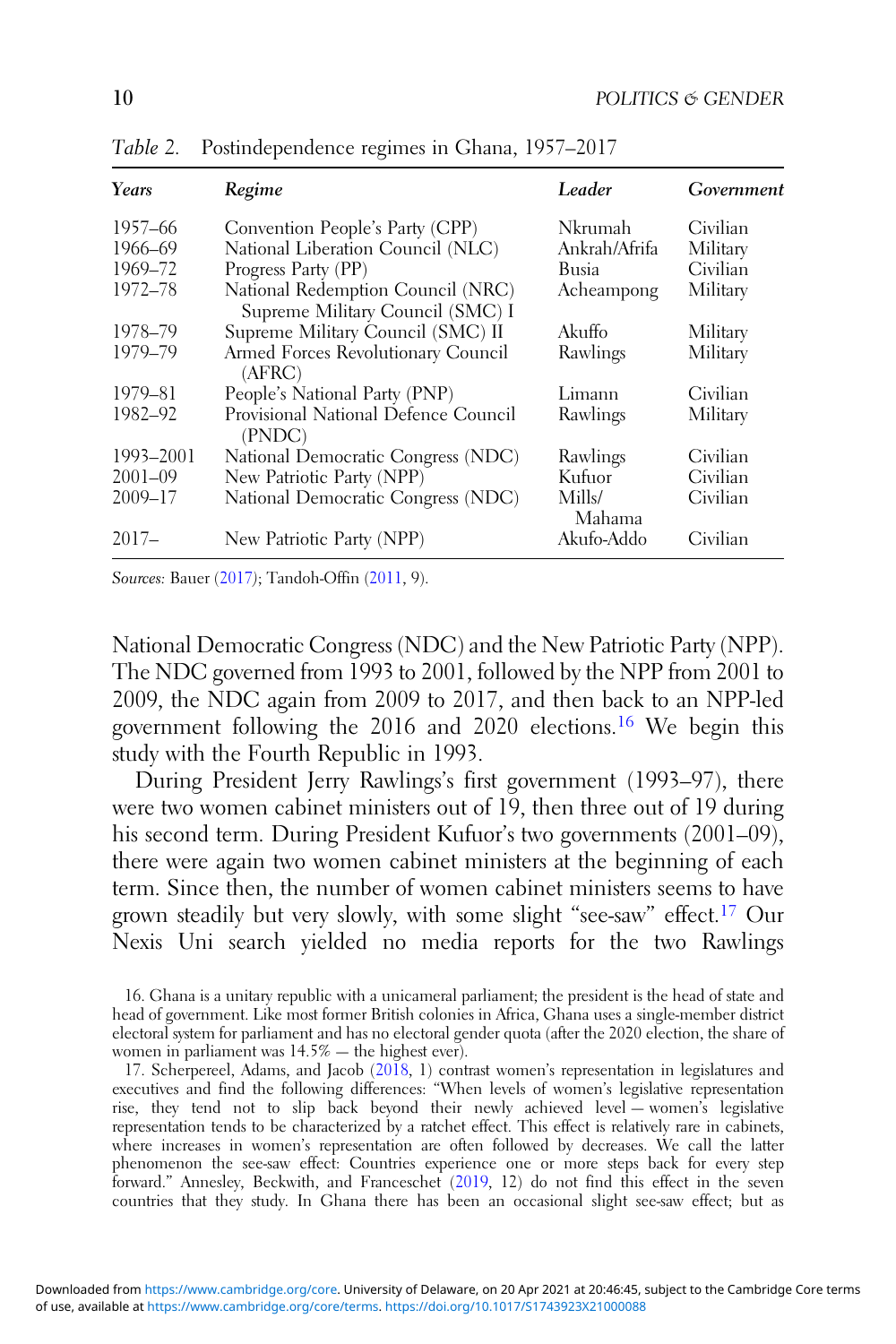administrations, and so they are not included, although our interviews and secondary data sources are not necessarily confined to a particular president or party.

In the remainder of this section, we focus on three main questions indicated by the model developed by Annesley, Beckwith, and Franceschet [\(2019](#page-25-0)): Who selects cabinet ministers in Ghana? Who is considered eligible and qualified to be a cabinet minister in Ghana? And, perhaps most importantly, what are the formal and informal rules around appointment to cabinet in Ghana?

### Who Selects Cabinet Ministers?

As one former cabinet minister from the first Kufuor administration noted, "The cabinet is a creature of the Constitution."<sup>18</sup> Indeed, the few formal rules governing the cabinet and the selection of cabinet ministers in Ghana are contained in the 1992 Constitution.<sup>19</sup> According to Article 76(1) of the Constitution, the cabinet shall consist of the president, vice president, and "not less than 10 and not more than 19 ministers of state." Article 78(1) notes that ministers of state are "appointed by the president with the prior approval of parliament from among members of parliament or persons qualified to be elected as members of parliament, except that the majority of ministers of state shall be appointed from among members of parliament" — indicating that the president must appoint cabinet ministers, they must be vetted by parliament, and at least half must be chosen from among members of parliament.

We found little evidence that presidents were unsuccessful in having their cabinet nominees approved by parliament. Mohammed [\(2019,](#page-27-0) 202) reports that in his first and second governments, President Rawlings was forced to withdraw six and seven ministerial nominees, respectively, who were not approved by parliament. These were the first two presidential terms after the transition from military to democratic rule, but with the military leader turned democrat Rawlings still in power. Mohammed ([2019](#page-27-0), 202–4) suggests that the nominees were rejected because of their "weak quality,"

mentioned, the time frame for investigating women cabinet ministers in Ghana — and determining patterns — is brief.

<sup>18.</sup> Ghana may be fairly unique in this regard. Annesley, Beckwith, and Franceschet ([2019,](#page-25-0) 60) find that "constitutions tell us little about how ministers are selected. Some constitutions make no mention of cabinet at all, while others simply state that the president or head of state shall appoint a cabinet."

<sup>19.</sup> The text of the Constitution is available at <http://www.ghanareview.com/parlia/Garticles.html> (accessed March 10, 2021).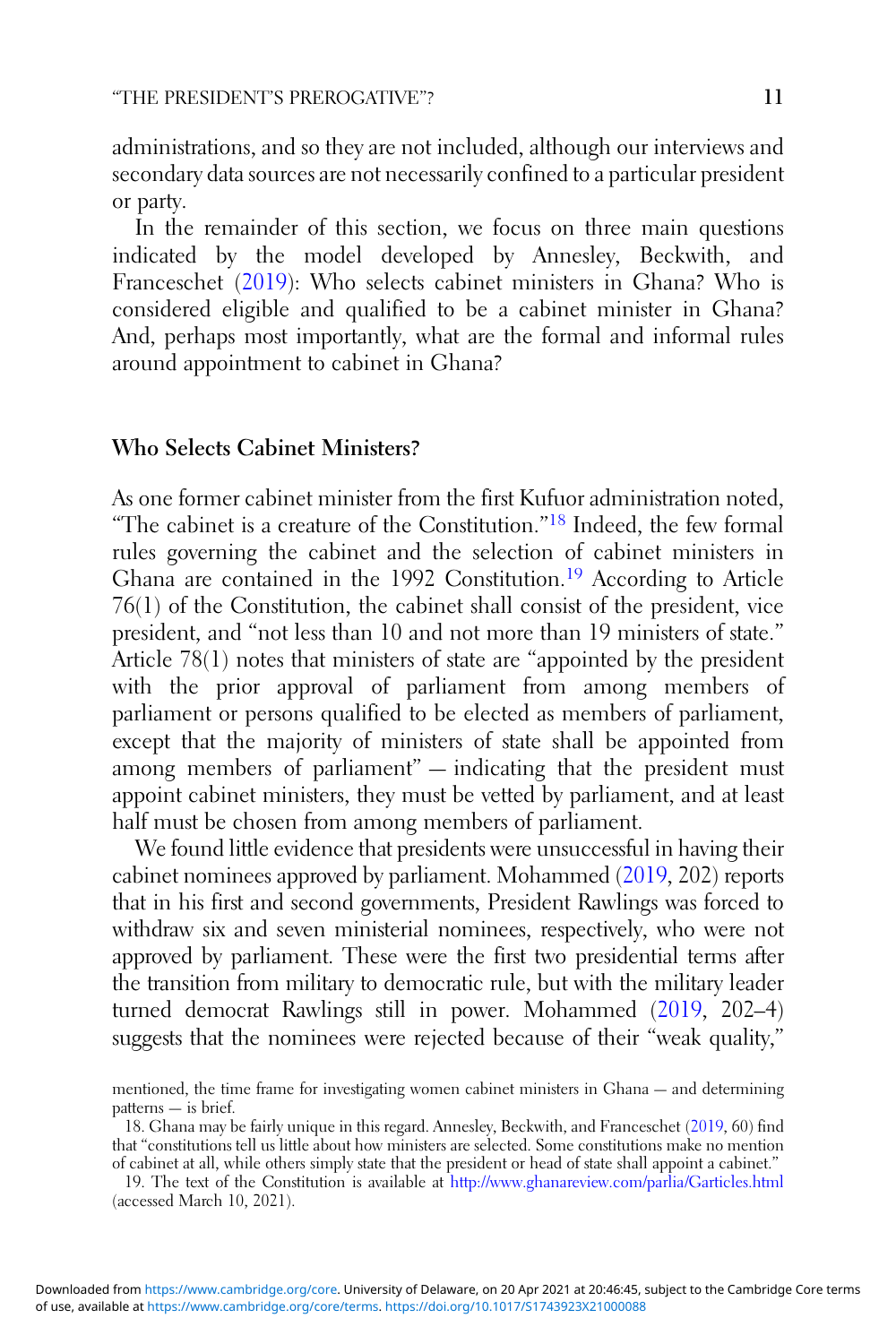but also because of an assertion of power by the legislature. No nominated ministers have been rejected by parliament since then.

Indeed, we suggest that the president of Ghana is an "empowered selector" — that is, a selector who has "the ability to choose ministers autonomously, as opposed to having to consult, negotiate, or take instructions from other political actors," as described by Annesley, Beckwith, and Franceschet [\(2019](#page-25-0), 61), although consultation and negotiation certainly take place in Ghana. In media reports, we found repeated references to the "prerogative" of presidents in making their ministerial appointments, with no other method for appointing ministers mentioned. In January 2005, one Kufuor nominee was quoted reminding the public that "it was the president who had the prerogative to retain or replace his ministers whom he thought would produce the results he desired" (January 24, 2005, GH Chronicle). Another article published on the same day asked, "Does the president not have the prerogative to make his own choices?" (January 24, 2005, Public Agenda).

Four years later, at the time of the incoming Mills administration, it was again noted in a news report that "it was the prerogative of the president to appoint people he could rely on and work with" (February 3, 2009, GH Chronicle). Four years later, when there were "maneuverings, lobbying, agitations and jostling for political appointments and nominations by some power seekers" for a Mahama administration, readers were reminded that "we must allow HE [his excellency] the president free hand to form his government since he has the sole prerogative to do so" (January 21, 2013, GH Chronicle). When there was outcry over the number of ministers appointed by President Akufo-Addo in early 2017, the public was again admonished "that the president has the power to appoint members of the cabinet is not in doubt" (March 22, 2017, Daily Guide), and "if the president decides to appoint many ministers that is up to him" (March 23, 2017, Daily Guide). As one former minister from the Akufo-Addo government summed up the process of cabinet appointment, it "depends on the whim and caprice of the president." This view was confirmed by our other informants as well.

As empowered selectors, we argue, Ghanaian presidents have great freedom in making cabinet and ministerial appointments. Occasionally their decisions may be unpopular — as when President Mahama appointed a blind minister of chieftaincy and traditional affairs, or when President Akufo-Addo appointed more than 110 ministers and deputy ministers — and yet they are able to proceed with their plans largely unfettered. This suggests that they would also be free to take bold steps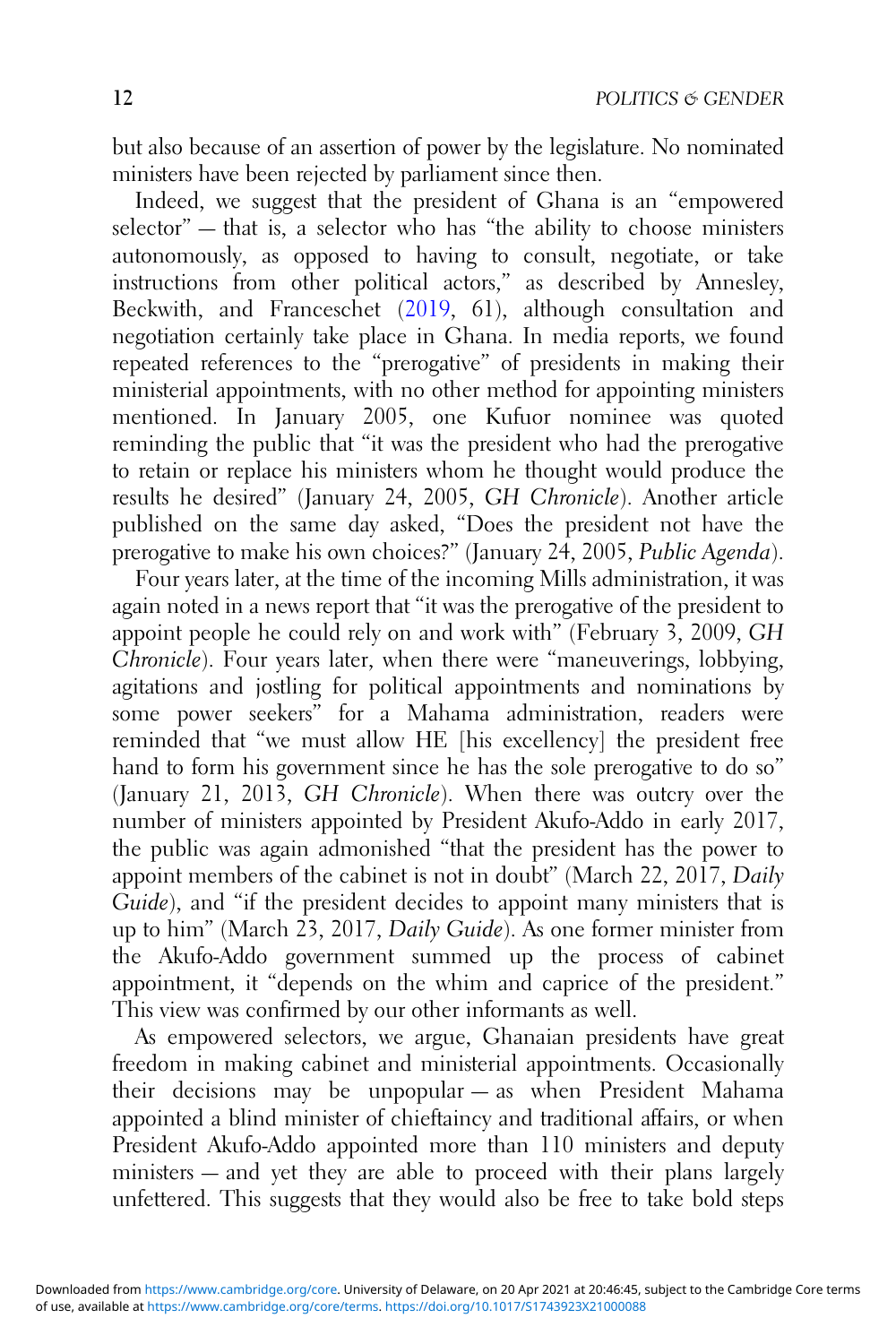in appointing more women to the cabinet, even a gender parity cabinet. Moreover, our survey of news reports indicates that presidents are, by and large, praised for appointing more women to the cabinet and to ministries outside the cabinet, thus providing some incentive for them to appoint more women cabinet ministers.

Related questions might be when decisions about cabinet appointments are taken and revealed, as well as who influences presidents as they draw up their cabinets and name other ministers. For all of the five administrations that we reviewed, presidents made public their first lists of ministerial appointees soon after they were inaugurated in early January, though there was always considerable speculation about ministerial and cabinet appointments as soon as the winner of the election was declared. But it was also clear that prospective cabinet appointments were given deep consideration by candidates and election winners long before any formal announcements were made. Arriola ([2012](#page-25-0), [2013](#page-25-0)) and Posner ([2005](#page-27-0)) have shown how, across Africa, the promise of ministerial appointments and cabinet formation may be used to win over potential defectors and opponents by presidential candidates during their campaigns. In Ghana, too, cabinet appointments are made with an eye toward the many constituencies that need to be satisfied. As for influences on the president, one scholar informed us that the cabinet appointment process "is not a transparent process," with many seeking to influence presidents as they select their cabinets. These influencers may include members of a "kitchen cabinet," members of a president's transition team, a party's National Executive Committee, "financiers," traditional leaders or chiefs, religious and faith-based leaders, and other interest groups or interested individuals (January 15, 2009, GH Chronicle; December 14, 2016, The Herald; February 15, 2017, GH Chronicle; selected interviews).

But to what extent are women likely to be among those groups or individuals — the "financiers," the inner circle of party leaders, members of a kitchen cabinet, or among the traditional leaders or trusted networks influencing presidents-elect as they compose their cabinets? The numbers of women cabinet ministers, except under President Mahama, suggest not so likely, thereby undermining the prospects for more women cabinet ministers. In addition, unlike men, women are also far less likely to self-nominate for an office such as cabinet minister, we were told by our informants.

Awuni [\(2019](#page-25-0), 111), in his biography of President Mahama, states that when Mahama's kitchen cabinet sought to bring more women,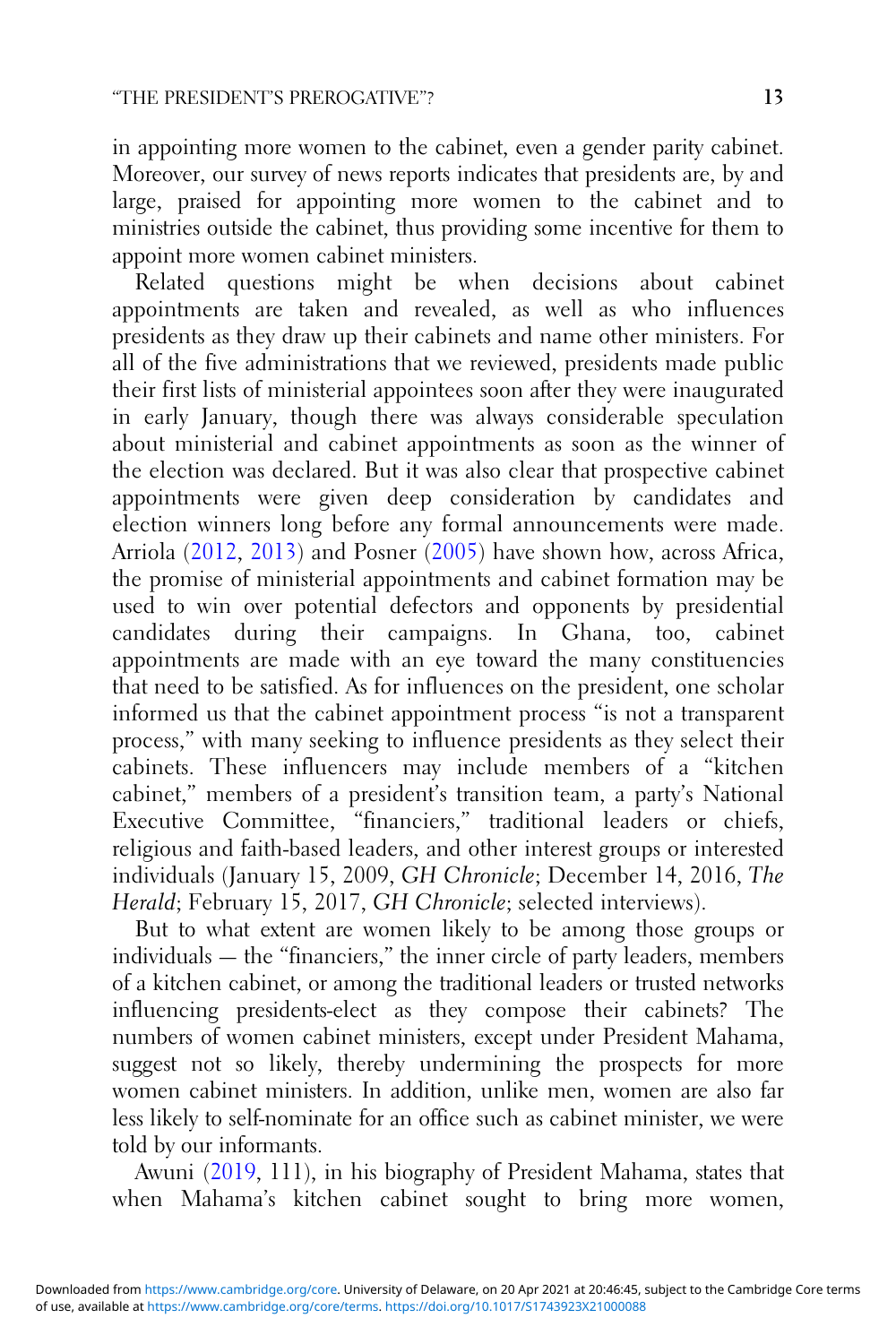particularly "professionals and technocrats who were not career politicians," into the cabinet, some of the women who were approached "declined the offer." In previous work (Bauer and Darkwah  $2019$ ), we have documented the many obstacles and disincentives facing women in Ghana who seek to stand in party primaries and the general election for parliament — including the exorbitant (financial) cost of politics, a humiliating politics of insult, and a weak legislature. Women eschew standing for political office even when political parties offer incentives like reduced filing fees. We have also shown (Bauer and Darkwah [2020](#page-25-0)) that this does not represent a lack of political ambition or a failure to meet any qualifications on the part of potential women candidates or officeholders in Ghana; rather, it is a conscious choice to avoid electoral politics and to focus more on those arenas in which they may accomplish important political and social goals (which would be unlikely in a relatively weak legislature). Lack of proximity combined with lack of interest may be keeping some women away from appointments to the cabinet.

Presidents in Ghana are apparently also free to decide which ministries will be in the cabinet and which will not, and the ministries that are a part of the cabinet have changed over the course of the Fourth Republic — at least at the margins. While Agriculture, Defense, Education, Employment, Finance, Foreign Affairs, Justice, Roads and Highways, Trade, and Industry are likely to be in the cabinet, the rest can change from one administration to another. Interestingly, President Akufo-Addo was the first since 2000 to leave the minister of gender (who has always been a woman) out of the cabinet (as well as the minister of youth). The choice of which ministries are in the cabinet, given that some are more likely to be led by a female or a male minister, may also influence the gender balance in the cabinet.

#### Who Is Eligible and Qualified to Be a Minister in Ghana?

In terms of who is eligible or qualified to be a minister in Ghana, at least half of the ministers must be members of parliament or qualified to be members of parliament. In all of the Fourth Republic cabinets, there has always been a 9/10 split between those ministers drawn from outside parliament and those who are "minister MPs" — with the balance tipping either way. In terms of the affiliational, representational, and experiential criteria identified by Annesley, Beckwith, and Franceschet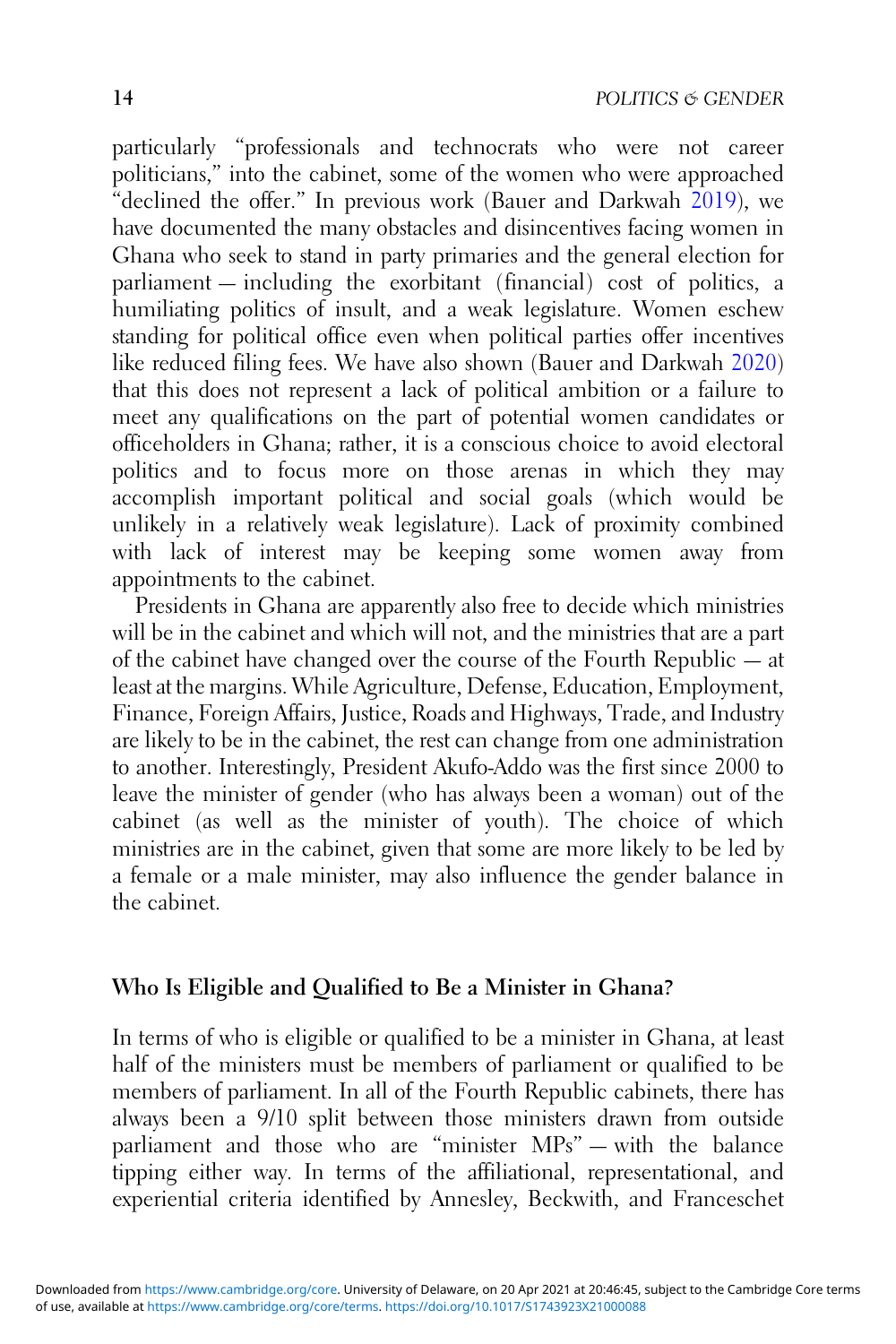$(2019)$  $(2019)$ , we find evidence of the importance of all three.<sup>20</sup> In terms of affiliational criteria, being a loyal and trusted ally of the president is critical. An early, interesting example of this was President Kufuor's 2001 appointment of his brother, a medical doctor, to be minister of defense, rather than minister of health, as was expected by most. But as observers also noted, President Kufuor's brother was his most trusted ally to head up the military as Ghana made its first transition from a former military leader and a party that had held power for more than two decades (January 11, 2001, allAfrica.com), including as a military regime for the first of the two decades. Further, we found repeated references to individuals being rewarded — with ministerial appointments — for their "loyalty," "long service to the party," "contributions to retaining the party in power," "efforts of party stalwarts who fought tooth and nail," and demonstrating "zeal, commitment, loyalty and enthusiasm towards the realization of the dreams" of their party (January 24, 2005, Public Agenda; January 14, 2009, GH Chronicle; December 14, 2012, GH Chronicle; January 12, 2013, GH Chronicle; January 7, 2017, Ghana News Agency). One observation summed up: "Many rally behind a leader to attain a goal, but only the loyal and reliable ones would be chosen to join the administrative caravan" (January 7, 2017, Ghana News Agency). Not all of these ministerial appointments would have been to the cabinet, but even for cabinet appointments, we heard from former ministers about the importance of having worked hard for the party and even having campaigned alongside the president. All of our interviews reinforced the importance of loyalty to presidents and the importance of being part of their trusted networks. We have noted earlier that women's limited presence in trusted networks may work against their appointment to cabinet.

Representational criteria — in particular region and gender — figure strongly in the selection of ministers in general and cabinet ministers in particular in Ghana. Indeed, news reports repeatedly cited the Directive Principles of State Policy, Article  $35(6b)$  of the Constitution, that the state "shall take appropriate measures to achieve reasonable regional and gender balance in recruitment and appointment to public offices" when proposing ministerial slates.21 But region was by far the most important

21. While an affirmative action bill has languished in Ghana for nearly a decade, there is an affirmative action "directive" that was issued by cabinet in 1998 (Darkwa [2015](#page-26-0), 249). Among the four main instructions contained in the directive is to strengthen efforts to attain 40% representation

<sup>20.</sup> Annesley, Beckwith, and Franceschet ([2019,](#page-25-0) 22) identify three types of criteria that those eligible to be ministers may be required to meet: affiliational (being a trusted ally of the president and/or part of the president's network, or a loyal party member), representational (region, ethnicity, religion, gender, among others), and experiential (political expertise or political experience).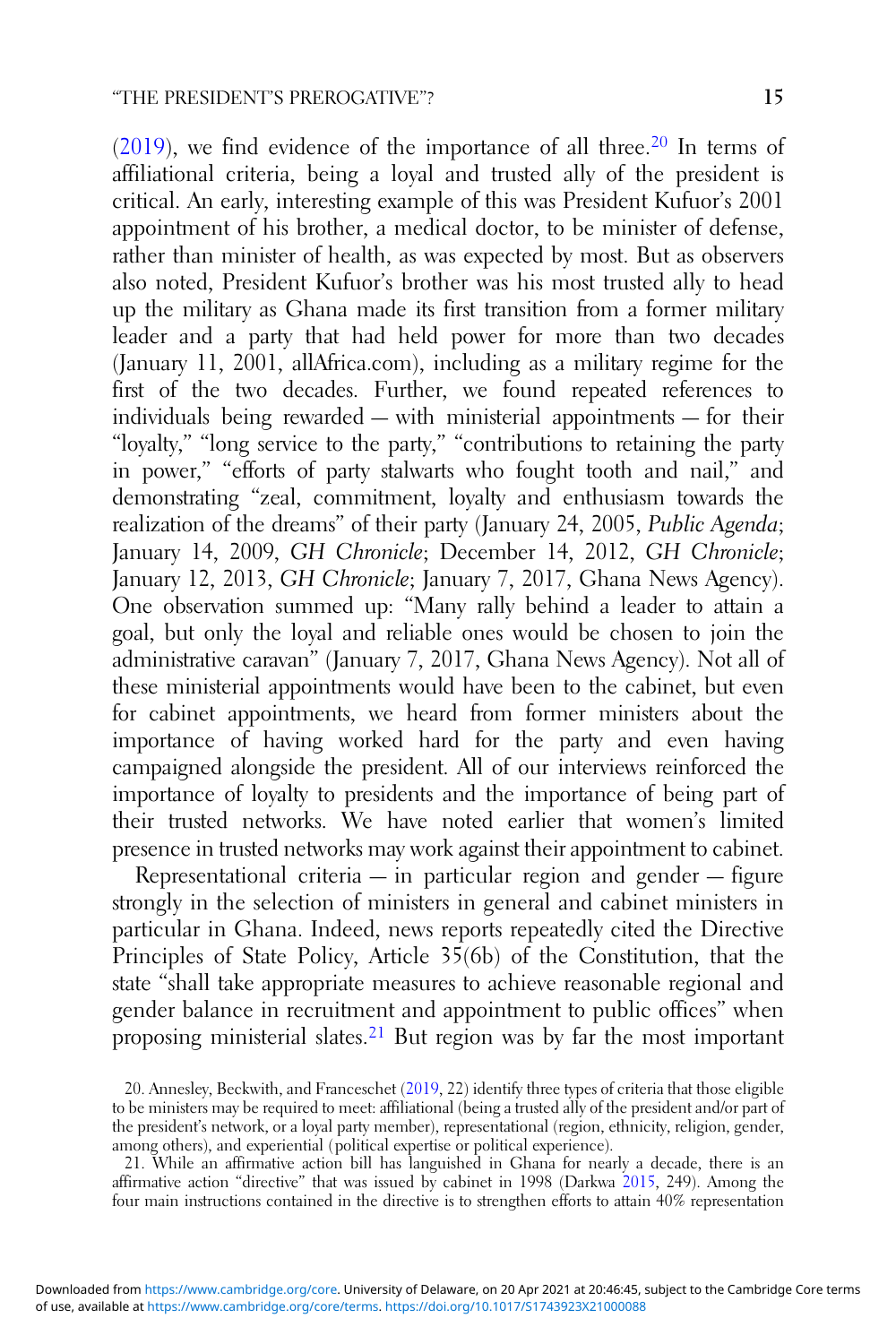representational criterion, sometimes conflated with ethnicity, with some suggestion in news reports that the minimum 10 ministers in the cabinet was meant to indicate at least one minister from each of Ghana's 10 regions (the number of regions recently increased to 16). So, for example, an article about President Kufuor's "all-inclusive team" in early 2001 noted that the appointment of one minister was meant to "satisfy" Ga clamour for more Gas to be made minister," and that another appointee would be one of two ministers "from the Volta region" (January 25, 2001, Accra Mail). During his second term, President Kufuor was accused of letting one region — the Eastern Region dominate his administration to the potential neglect of other regions, prompting the reminder that it would be "prudent that a second look should be taken at the regional balance stipulated in the Constitution" (January 24, 2005, Public Agenda). A second article that day also warned that President Kufuor was in danger of ignoring the constitutional requirement for regional balance in appointments (January 24, 2005, GH Chronicle). Meanwhile, President Mahama was accused of a northern bias in his appointments — that there were "too many men of northern extraction in this administration" (January 23, 2013, GH Chronicle) and not enough "personalities of Ashanti descent in the crop of new ministers" (January 12, 2013, GH Chronicle).<sup>22</sup> In general, all presidents were accused of overrepresenting ministers from their home or nearby regions and underrepresenting ministers from other regions.

The gender balance in ministerial and cabinet appointments also received considerable scrutiny as reported by the media, beginning with the first Kufuor administration.23 In a March 13, 2001 (Public Agenda) article, women activists were cited demanding "more women as ministers," not just the establishment of a gender ministry. President Kufuor was criticized again at the outset of his second administration on January 24, 2005 (GH Chronicle), for not appointing enough women ministers, even though there were more women in parliament by then. A concern about the gender of ministers is not evident in news reports about President Mills's cabinet appointments (though Adams, Scherpereel, and Jacob [2016] find differently, as noted later), in contrast

of women in government, including at the local and national levels. (Ghana has decades of successful affirmative action in other realms, particularly in education; see Appiah [2015](#page-25-0); Tsikata [2009a.](#page-27-0))

<sup>22.</sup> Ga and Asante are two of the many ethnic groups in Ghana.

<sup>23.</sup> According to Ohemeng and Adusah-Karikari [\(2015](#page-27-0), 365), "Since the 1960s each of the four constitutions that have been in existence has had a clearly stated policy on how governments should deal with gender issues, in order to promote the empowerment of women and national unity."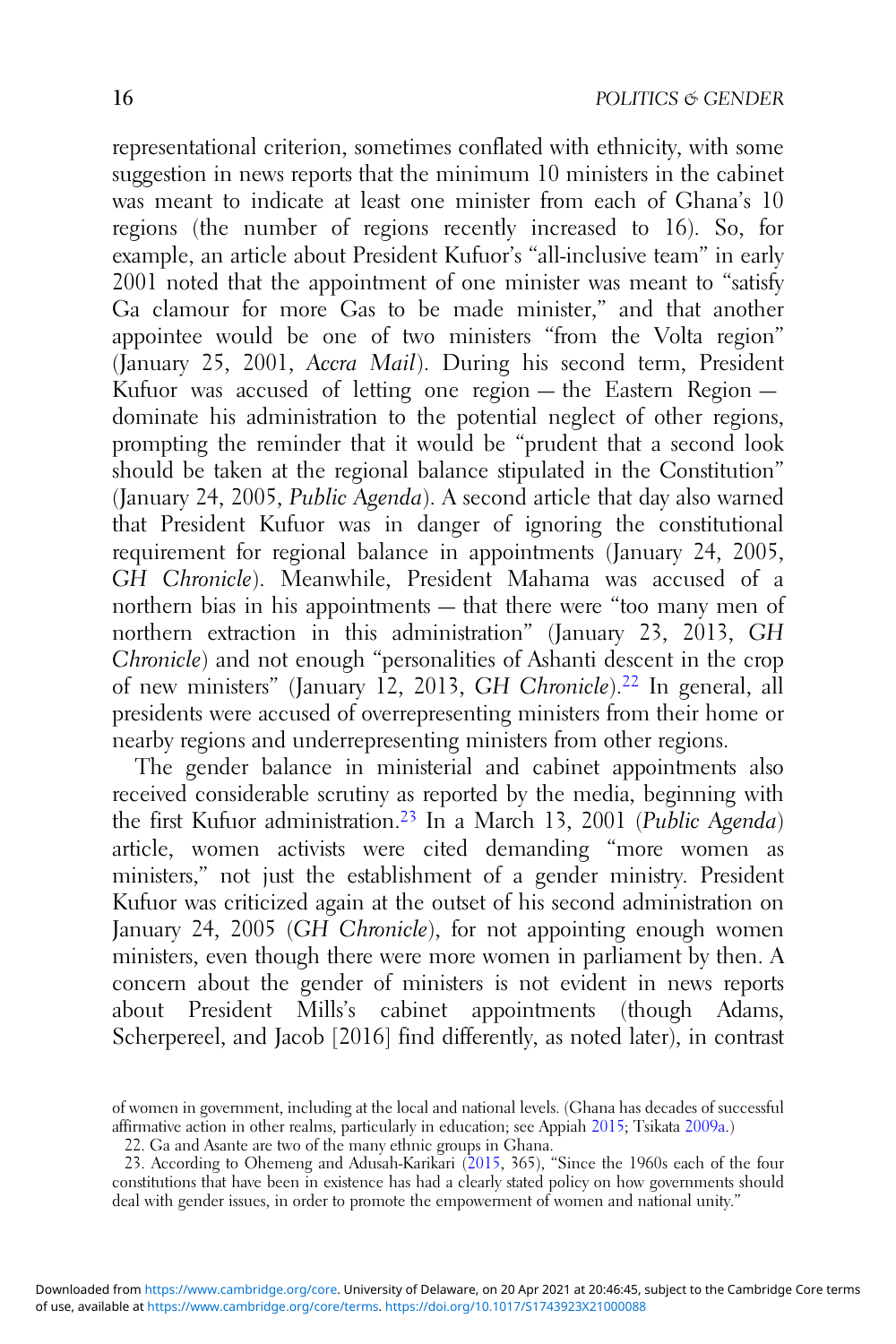to his successor President Mahama, who was praised for being "a lot conscious of the fact that women empowerment largely depends on their involvement in decision making, hence the naming of eight women who many consider well qualified among the first 37 ministerial appointees" (with a final six in his cabinet of 19) (January 28, 2013, Public Agenda). President Akufo-Addo was similarly identified as fulfilling "the ruling NPP promise to allocate 30 percent of all appointments to women," although, in fact, he did not achieve that percentage in the most important ministerial posts to the cabinet during his first administration.

As for other representational criteria, President Kufuor in his first administration sought to name a couple of ministers from beyond his own political party, the NPP, and was praised for his "all-inclusive policy" in doing so (January 25, 2001, Accra Mail). President Mahama appointed one minister with a disability (lack of sight), and in doing so, he was also praised for building an "all-inclusive government," though some chiefs protested the minister for chieftaincy and traditional affairs appointment, arguing that a blind man is not supposed to see an Akan chief — and so how could he do his job? (February 13, 2013, GH Chronicle).

Age was another representational criterion that generated controversy in some administrations more than others. For example, one article observed that President Mills, in his deputy minister appointments, seemed to be responding to calls for "the youth" to be empowered and take charge of the nation's future, with four appointments of individuals under 40 years of age, although some others queried whether this was not just "jobs for the boys" — in other words, those who had campaigned hard for the party during the election (March 11, 2009, GH Chronicle). But age as a criterion for appointment surfaced most as an issue during President Akufo-Addo's appointments, as he was the oldest man to take office as president in Ghana.24 When President Akufo-Addo seemed to be considering mostly "his contemporaries" for ministerial posts during his first administration, the youth were reportedly angered, feeling that "their toil, sweat and blood brought the nearly impossible [election] victory home" and yet were going unrewarded, if not unacknowledged (December 14, 2016, The Herald).

Our survey of news reports of the cabinet appointment process for all five administrations from 2000 to 2017, as well as our interviews, suggests that experiential criteria figure prominently as presidents in Ghana contemplate

<sup>24.</sup> When President Akufo-Addo first became president, he had run on the NPP ticket two times (in 2008 and 2012) before winning in 2016, so, as many of our informants pointed out, he had already formed cabinets and made ministerial appointments in his mind. This may help account for the number of ministers and deputy ministers he appointed, as well as their age.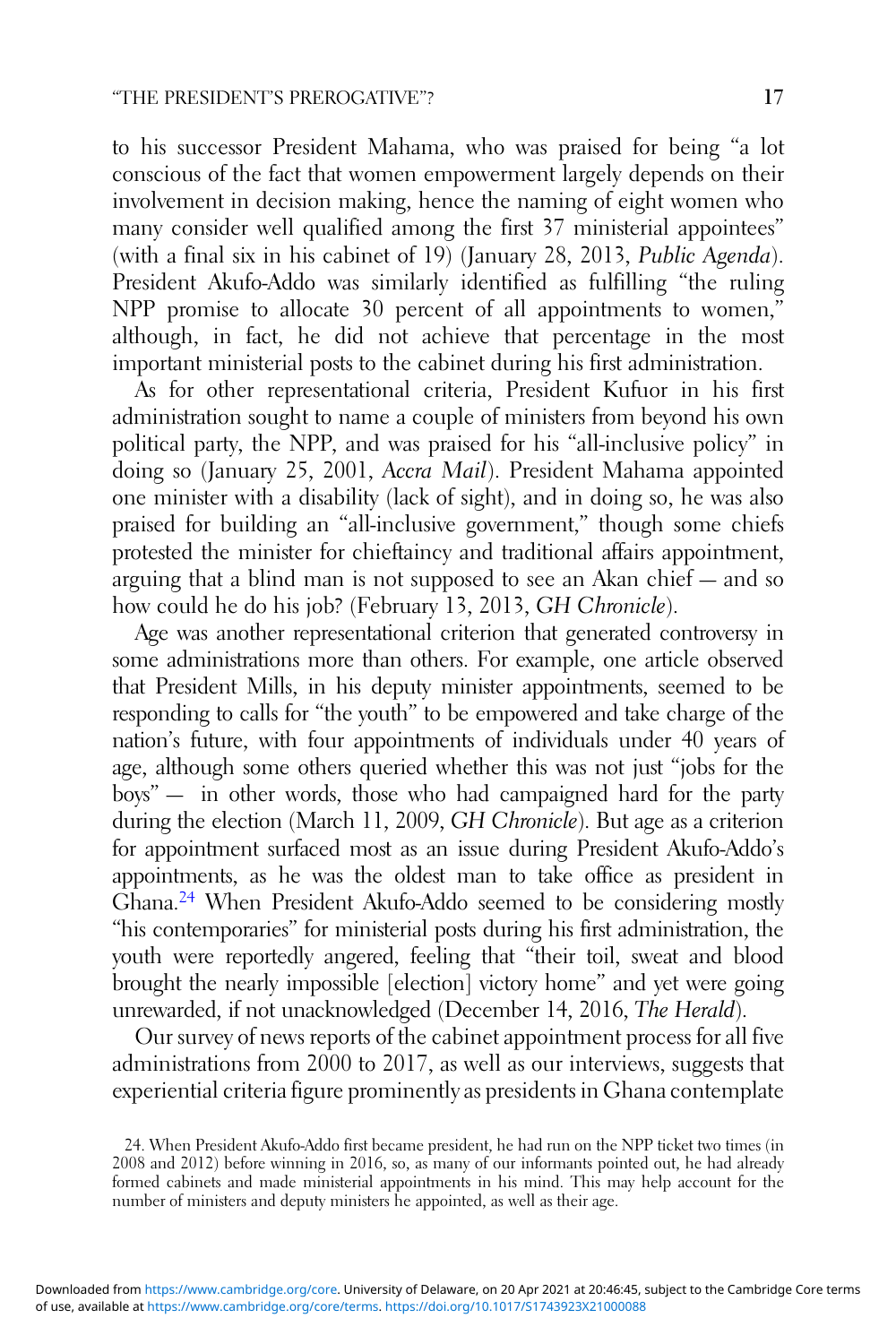their future cabinets and ministerial appointments more broadly. The attributes of nominees are described in phrases such as "technocrats and established professionals with considerable experience," "quality human resources," "well educated . . . [with] widespread experience at senior management levels," "very competent and well-seasoned technocrats," and "competence and capacity." Some news reports describe the nominees' CVs, which reflect highly qualified and capable people appropriate to their proposed ministerial appointment.

Presidents in Ghana appoint cabinet ministers who are highly qualified for their assignments and usually have little difficulty in surviving a vetting by parliament (at least since the Kufuor administrations). There is no suggestion that female cabinet ministers are any less qualified than their male counterparts or that there are not enough qualified potential women cabinet ministers available. In her study of women in parliament in Ghana, Darkwa [\(2015](#page-26-0), 246) refers to a "directory of qualified and available women, ready to participate in the political decision making process" as a resource for her study. She further notes, "since one of the often cited reasons for the low numbers of appointment of women into key decision making processes had been the unavailability of women to participate in politics, the objective of the study was to obtain and collate information on women who were willing and available to be appointed by government should there be a need." Adams, Scherpereel, and Jacob ([2016,](#page-24-0) 158) report a similar finding — that "in December 2012, immediately after the elections, [one organization] WiLDAF presented a petition to [President-elect] Mahama that included the names of 65 women who could be considered for government posts and called on the parliamentary appointment committee to reject any list of appointments that did not include 40 percent women." It is interesting to note that Mahama — the one presented with the long list of women's names from a civil society organization — is also the one to have appointed the most women cabinet ministers so far. Finding qualified women is not a barrier to more women in the cabinet in Ghana, though there is some evidence, as noted earlier, that some women may be less interested in an appointment to the cabinet.

# What Are the Formal and Informal Rules of Appointment?

As described earlier, Ghana's 1992 Constitution set out certain rules for the cabinet and the appointment of ministers of state: presidents must appoint a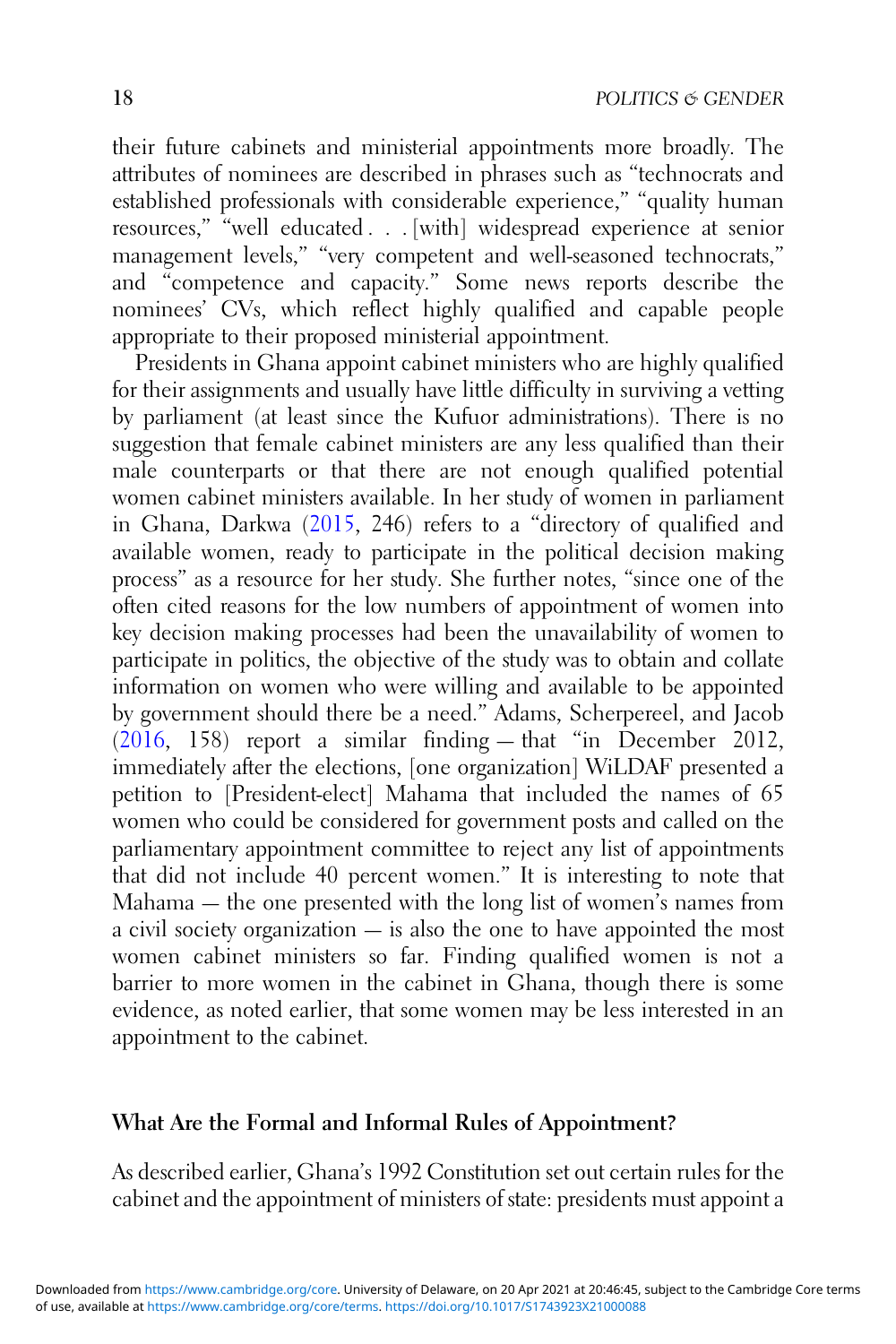minimum of 10 and a maximum of 19 cabinet ministers and as many additional ministers as required to accomplish their goals; at least half the ministers must be drawn from parliament (and any others must be qualified to be in parliament); all ministers must be vetted by parliament; and a regional and gender balance in all appointments to public office is a directive of state policy. But just as important as these formal rules, what are the informal rules guiding the appointment process? For example, while this is not stated anywhere, it is clear that certain groups and individuals may strongly influence the president's decisions on cabinet appointments, including a kitchen cabinet or transition team, the National Executive Committee of the party, and "financiers." As for the criteria that are often used to consider cabinet appointments, while none is anywhere prescribed, it is clear that  $\frac{1}{2}$  loyalty  $-$  to the president and the president's party — is of paramount importance, as well as some proximity (networks) to presidents themselves. While regional and gender balance are mentioned in the Constitution, we observed that regional balance is far more important than gender balance and that a strong unwritten, though closely observed, rule is that every cabinet must have at least one minister from every region. Finally, we found that as in other cabinets around the world, cabinets in Ghana are conceived of as "teams" by those who propose the appointments, those who vet them, and those who comment on them.

Annesley, Beckwith, and Franceschet ([2019,](#page-25-0) 59) suggest that "cabinet construction is akin to putting together a puzzle: the individual cabinet ministers are not as important on their own as they are in how they fit with each other." In Ghana, we found the same. From our interviews with former ministers especially, but also other observers, we learned that presidential candidates typically have in mind during the campaign a set of initial cabinet appointments — the most important core appointments. But the final cabinet appointments can only be made after the election and depending on election results — how the party fared in the election, which constituencies the party won and lost, which MPs were elected, which people and places needed to be rewarded or otherwise paid attention to, and so on. Moreover, it is also with the final appointments that the required representational balance is met and that the all-important balance between MPs and those outside parliament is met. As LeVan and Assenov ([2016,](#page-26-0) 666) have noted, "In Africa, cabinets are especially important because the composition of ministries is a common gauge of the inclusiveness of government." As one member of a presidential kitchen cabinet recounted, in order to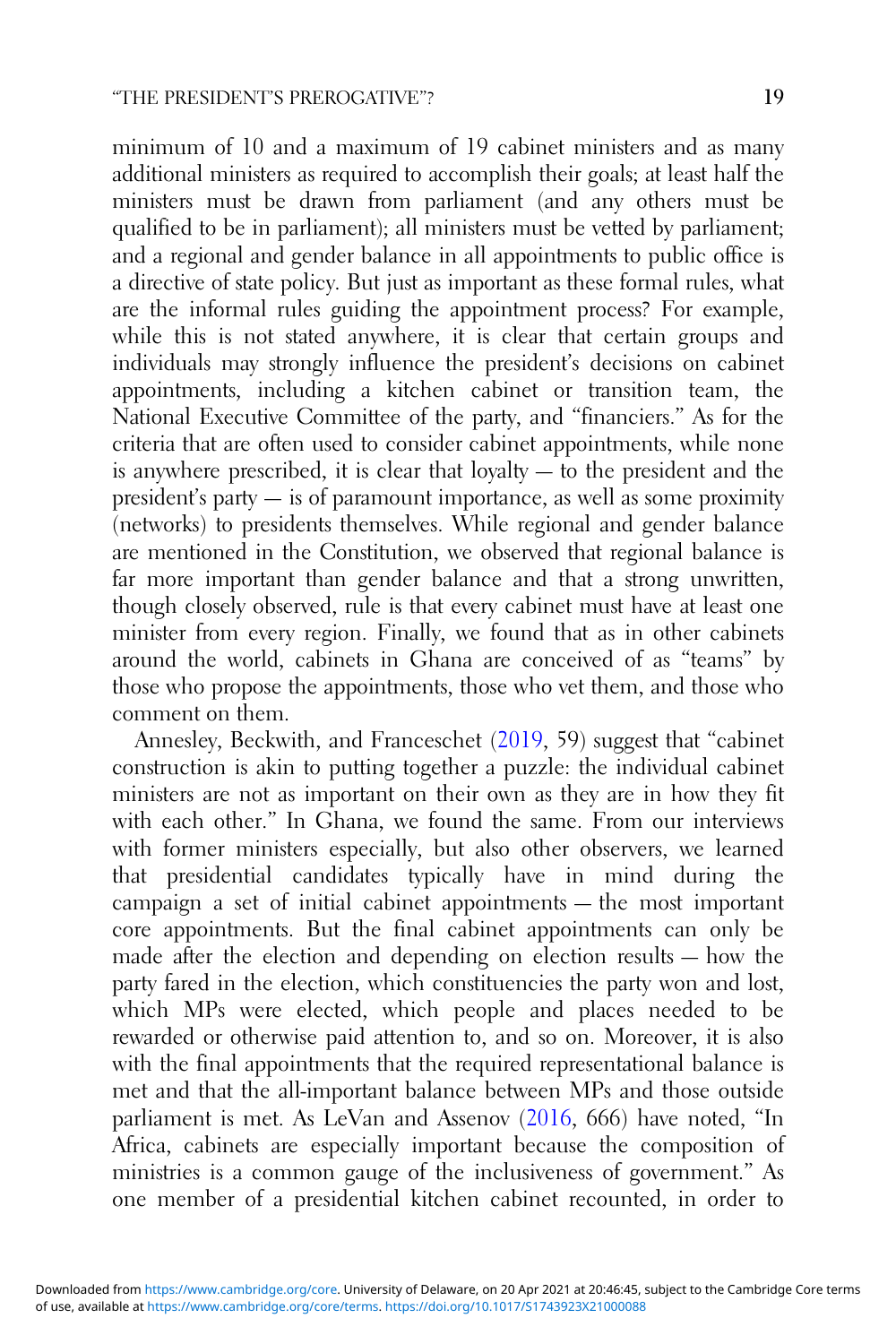illustrate the balancing act that goes into constructing the final cabinet, "we needed the female MP from Ada," because she was a woman, she was an MP, and she was from the region of Greater Accra, and so helped meet three important criteria.

In terms of formal rules about ministerial appointments, the requirement that at least half of ministers must be drawn from parliament — creating a "hybrid government" in Ghana — has been a hotly debated provision over the years (Boafo-Arthur [2005](#page-25-0); Mohammed [2019](#page-27-0); Prempeh [2008\)](#page-27-0). Some scholars and practitioners object to this provision because of the way in which it allows the executive to dominate the legislature, and indeed weakens the legislature, while others argue that it diverts the attention of many of the "minister MPs" from their work in parliament. This requirement was reviewed by the 2010 Constitution Review Commission (CRC), with an extensive discussion included in the documents that emerged from the CRC and the subsequent white paper.25 The CRC [\(2011,](#page-26-0) 177) recommended that the executive in Ghana be given a "free hand" in appointing ministers — that the president must not be compelled to appoint the majority of ministers from parliament — a recommendation that was subsequently accepted in the government white paper response (CRC of Inquiry [2011](#page-26-0), 16).26 But none of the recommendations of the CRC have been adopted.27 Additionally, the practice can distract minister MPs from their work as ministers; indeed, one former woman cabinet minister appointed from outside parliament mentioned that President Mahama specifically chose her from outside so that she could focus fully on her portfolio, meant to be one of his priority areas. Moreover, it is generally understood that in such systems, in which some or all ministers must be drawn from

27. At a public lecture at the University of Ghana Legon on October 23, 2019, Gushegu Honorable Ziblim Iddi, then an MP from the NPP, noted that 90% of MPs would hope to be appointed minister once in parliament. The hybrid government continues to attract the concern of scholars and activists alike. In early 2019, at the maiden Constitution Day Lecture in Accra, rector of the Ghana Institute of Management and Public Administration, Professor Philip Ebow Bondzi-Simpson, again called for ending the appointment of MPs as ministers. [See](https://www.ghanaweb.com/GhanaHomePage/NewsArchive/Stop-appointing-MPs-as-ministers-GIMPA-rector-advocates-713401) "GIMPA Rector Advocates for a Cap Placed on the Number of MPS," Modern Ghana, January 9, 2019, [https://www.modernghana.com/news/](https://www.modernghana.com/news/908212/gimpa-rector-advocates-for-a-cap-placed-on-the.html) [908212/gimpa-rector-advocates-for-a-cap-placed-on-the.html](https://www.modernghana.com/news/908212/gimpa-rector-advocates-for-a-cap-placed-on-the.html) (accessed March 15, 2021).

<sup>25.</sup> See Constitution Review Commission ([2011\)](#page-26-0) and Constitution Review Commission of Inquiry ([2011\)](#page-26-0).

<sup>26.</sup> The CRC [\(2011](#page-26-0), 174) report contains a lengthy discussion of the pros and cons of drawing a majority of ministers from parliament; the "dominant view" is that a majority of ministers should not come from parliament. The report argues that "minister MPs" would not oppose the president or hold the executive to account more generally and that parliament would be more independent without minister MPs; that the president would have a larger pool to choose from if he were not forced to draw a majority of ministers from parliament; and that the burden of work for minister MPs would be reduced by serving only one office.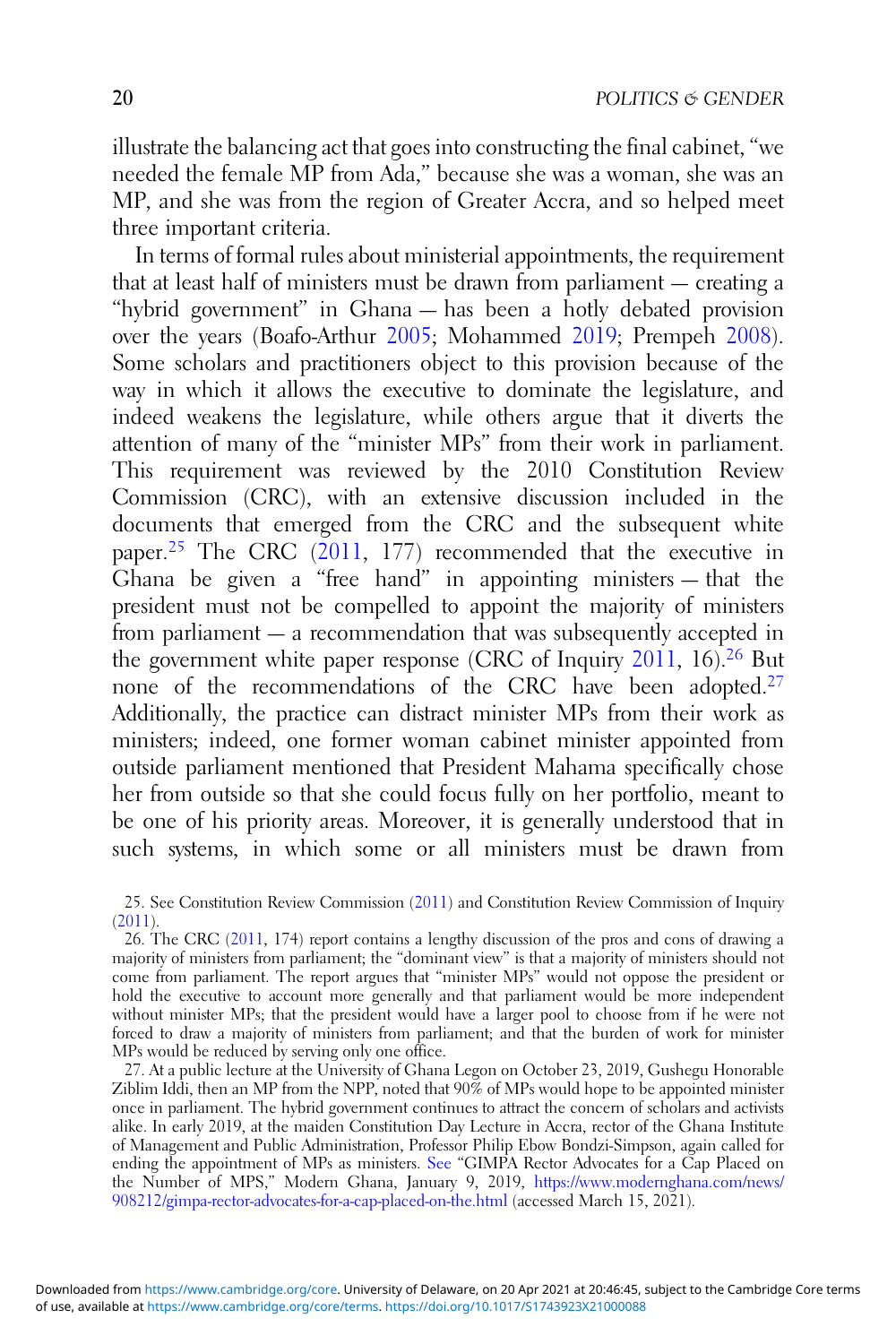parliament, women may be less likely to be appointed ministers if (as in Ghana) there are few women in parliament to draw from. Adams, Scherpereel, and Jacob [\(2016](#page-24-0), 155) report that in 2009, President Mills was unable to follow through on an NDC promise of 40% women in government because only five women from his party were elected to parliament and he was required to draw a majority of ministers from parliament. In 2013, President Mahama appointed six women cabinet ministers, but only one of them was an MP. While, in theory, a president could select all of his women ministers from outside parliament, thereby avoiding any negative impact of the "majority" requirement on the number of women cabinet ministers, such a selection could conflict with the need to appoint some other ministers from outside parliament based on very specific expertise not found in parliament or to very important ministries that would require their full attention. This formal rule seems a potential constraint to the appointment of more women cabinet ministers in Ghana, especially in conjunction with other rules.

Other formal rules reference regional and gender balance. We have noted that region and gender constitute the most important representational criteria in Ghana, most likely because they are explicitly mentioned in the Constitution with regard to "appointments to public office." One of the few studies on cabinet ministers in Africa investigates the implications of ethnic or regional balance on gender balance in nearly three dozen African countries. Arriola and Johnson ([2014](#page-25-0)) found that the quest for ethnic or regional balance may negatively impact gender balance. In Ghana, regions may serve as proxies for ethnic groups to some extent, in that certain ethnic groups predominate in certain regions, but there are many more ethnic groups than regions in the country. There is intense public pressure for presidents in Ghana to include all regions when making their cabinet appointments, based on the directive that calls for regional (and gender) balance in all appointments to public office. In news reports that we surveyed, issues of regional (im)balance were raised one and a half times more often than issues of gender (im)balance. While regional balance is almost never not achieved, all cabinets in Ghana have been far from accomplishing a gender balance, and no media reports have called out presidents for failing to achieve a gender balance in the way that they do a lack of regional balance. During 2019, six regions were added to Ghana's 10; it remains to be seen whether future cabinets will have representation from 16 regions, and if so at what cost – to the number of women ministers or perhaps to the overall size of cabinet? Overall, the imperative for regional balance seems to negatively impact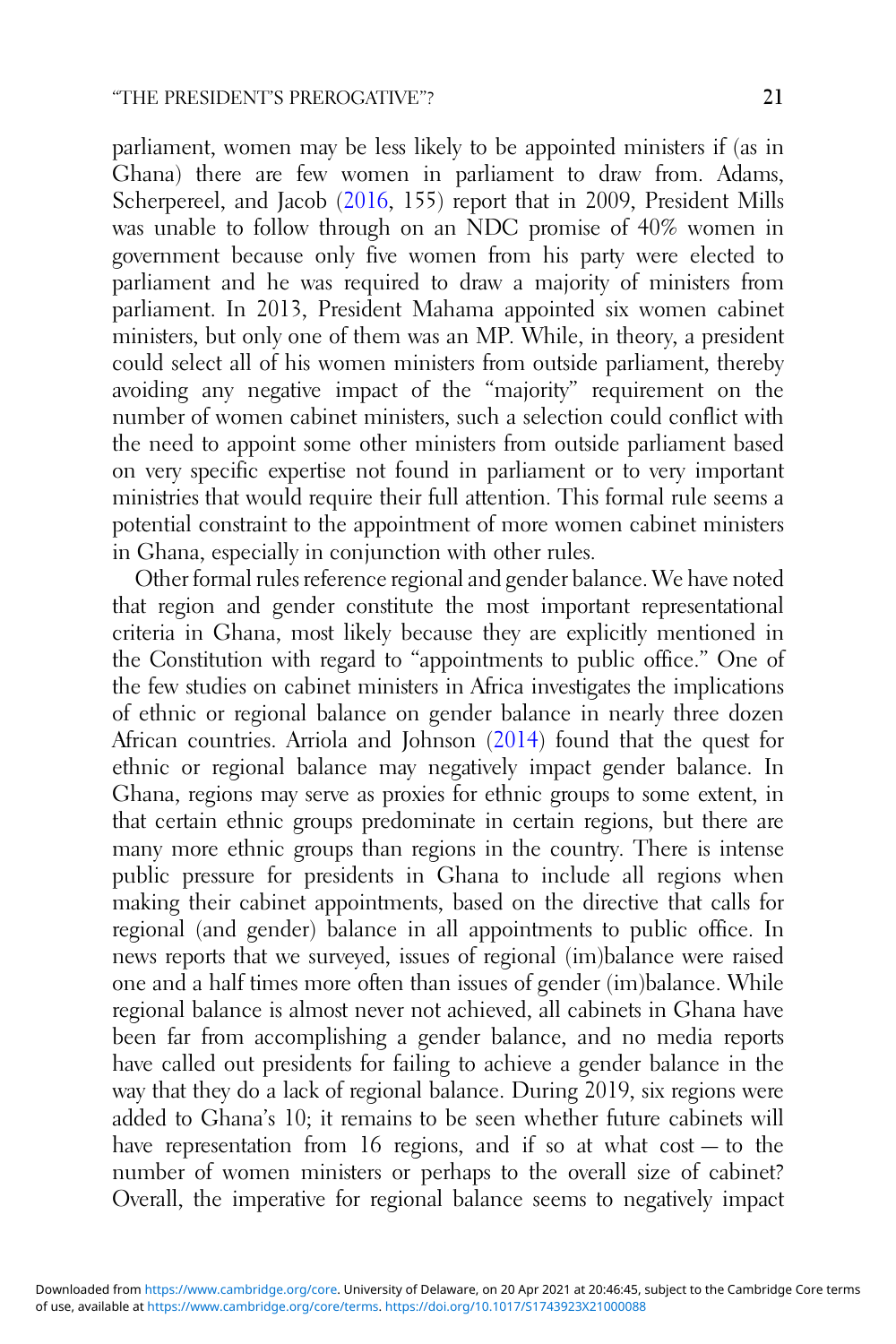the quest for gender balance. In returning to our opening vignette, it is our understanding that at least some of the advisers around President Mahama were keen for him to appoint a gender parity cabinet, but were not able to make it work given other imperatives around such rules as "minister MPs" and regional balance.

# UNANTICIPATED FINDINGS AND UNANSWERED **OUESTIONS**

One unanticipated finding of our research was the difficulty in even compiling lists of 19 cabinet ministers for successive presidential administrations in Ghana. In late 2019, there was no government of Ghana webpage for the cabinet, for ministers, or for ministries (although individual ministries could be searched). There was a government portal for applying for passports and the like (<https://www.ghana.gov.gh>), an official webpage for the parliament of Ghana [\(https://www.ghana.gov.](https://www.ghana.gov.gh) [gh](https://www.ghana.gov.gh)), and an official webpage for the president of Ghana ([http://](http://presidency.gov.gh) [presidency.gov.gh](http://presidency.gov.gh)), but no mention anywhere of a cabinet or any other ministers beyond the cabinet. Frempong's [\(2017](#page-26-0)) extremely detailed book on every election in Ghana since 1951 provides information on ministers appointed following each election, but it does not specify which 19 were in the cabinet. In the end, we created our own cabinet lists for the five administrations in our study from the most reliable source of information on who is a cabinet minister in Ghana, namely, media reports or secondary sources based on media reports (the lists are provided in Appendix 2). Moreover, as many former ministers and a former deputy secretary to cabinet informed us, many ministers beyond those in the cabinet attend Thursday afternoon cabinet meetings, further clouding the issue, with the cabinet members seated around a large Ushaped table and the rest around the perimeter of the room. Cover pages provided to us of cabinet meeting minutes, one from each presidential administration, show no distinction between cabinet ministers and other ministers, as well as a wide array of others, such as political party leaders, in attendance at cabinet meetings.<sup>28</sup> Determining which ministers belong to the cabinet is important for a number of reasons, however for example, to accurately know the percentage of women cabinet

<sup>28.</sup> Like Frempong [\(2017](#page-26-0)), Dzradosi, Agyekum, and Ocloo [\(2018](#page-26-0), 32–34), in their comprehensive gender analysis of political appointments in Ghana since independence, do not distinguish between ministers and cabinet ministers in their section on "appointment of ministers."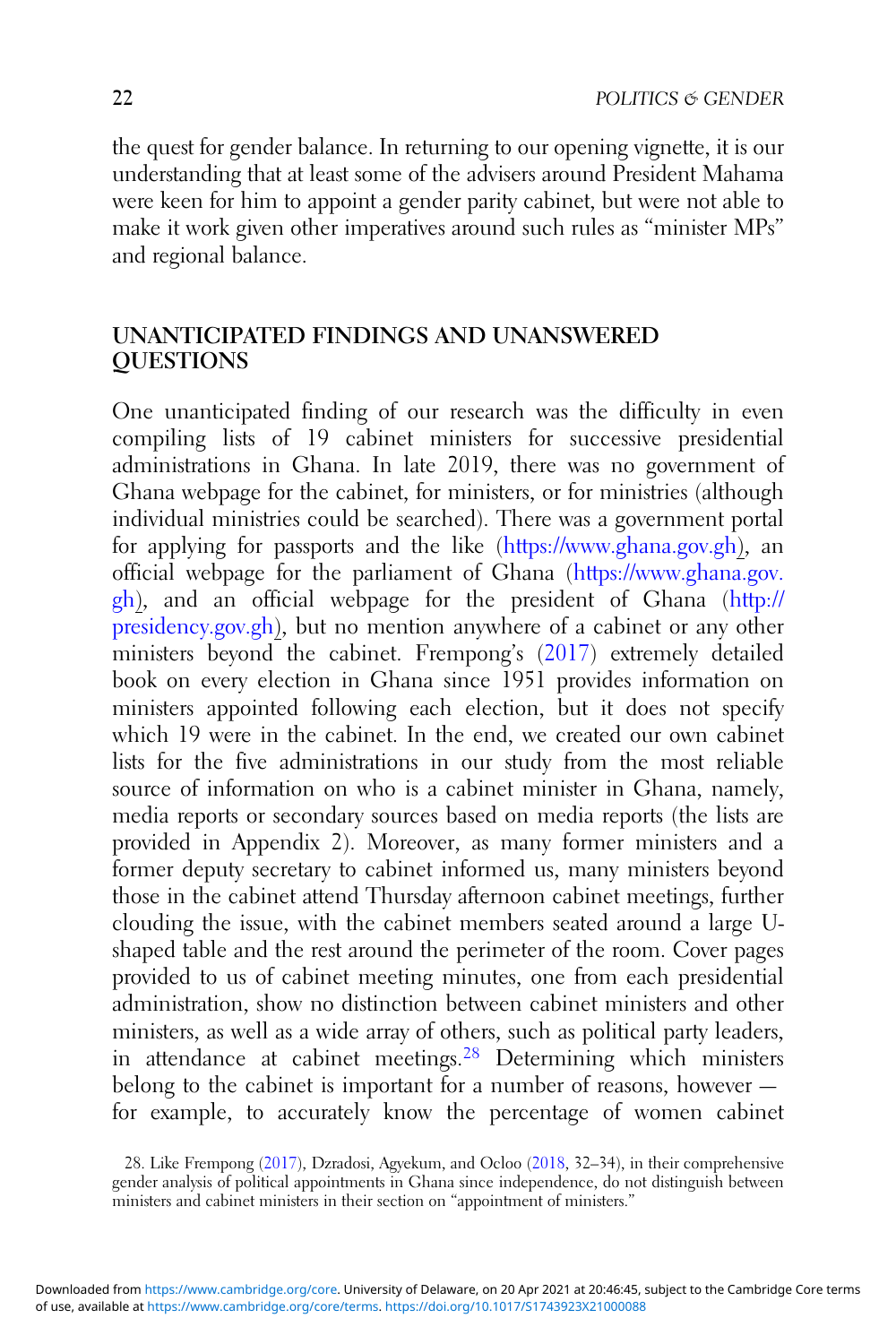ministers and to make meaningful comparisons across countries and across time.<sup>29</sup>

Another unanticipated finding of our study was the astonishingly large number of ministers appointed beyond those who are members of the cabinet (alongside the earlier mentioned difficulty of knowing exactly which ministers — or ministries — belong to the cabinet). This is made possible in part by Article 78(2) of the Constitution, which stipulates that the president "shall appoint such number of ministers of state as may be necessary for the efficient running of the state" and has been followed by presidents in Ghana for years. Kroeger [\(2018](#page-26-0), 79), in his article about cabinet shuffles in African autocracies, observes that "African countries have a reputation for having the largest and most unstable cabinets in the world," by which he seems to be including in his study many of those, such as deputy and other ministers, who would not normally be members of cabinets proper.<sup>30</sup>

In Ghana, as in other parts of Africa, these additional ministerial appointments, including noncabinet ministers, ministers of state, regional ministers, and deputy ministers — which numbered over 100 more than the 19 in the cabinet in late 2020 — are also the opportunity for rewards for loyalty generally, for long service to the party, and for "party stalwarts who fought tooth and nail" in the election (January 24, 2005, Public Agenda; January 14, 2009, GH Chronicle; January 12, 2013, GH Chronicle).<sup>31</sup> The Center for Democratic Development in Ghana (CDD-Ghana) charged that under President Akufo-Addo, "the entire presidential and ruling party campaign team as well as a large number of NPP MPs [were] appointed as ministers" (March 17, 2017, Daily Graphic), not to mention family members! Articles in the Daily Guide suggested that while "wanting to reward supporters with appointments to high office" can be understood, "there are limits to

31. Awuni ([2019,](#page-25-0) 109–11) describes in some detail the ultimately unsuccessful efforts of President Mahama's "kitchen cabinet" to stave off "ministerial appointments as reward" and the corruption that would ensue, in part by seeking to bring nonpoliticians into cabinet (though he did bring in some).

<sup>29.</sup> Unfortunately, there is no single source of comprehensive information on the gender composition of cabinets in Africa or any other part of the world, like the Inter-Parliamentary Union (IPU) for women members of parliament, though individuals and teams of scholars have compiled their own data sets of ministers (though not necessarily cabinets) disaggregated by gender (Arriola and Johnson [2014](#page-25-0); Jacob, Scherpereel, and Adams [2014](#page-26-0); Krook and O'Brien [2012;](#page-26-0) Scherpereel, Adams, and Jacob [2018;](#page-27-0) Stockemer [2017](#page-27-0)).

<sup>30.</sup> LeVan and Assenov [\(2016](#page-26-0), 666) suggest four reasons that cabinets have grown in Africa in recent years: rapid population growth; coalition governments brought about by democratization and multiparty politics; increased numbers of parties and ministries as a conflict mitigation strategy; and norms of inclusion.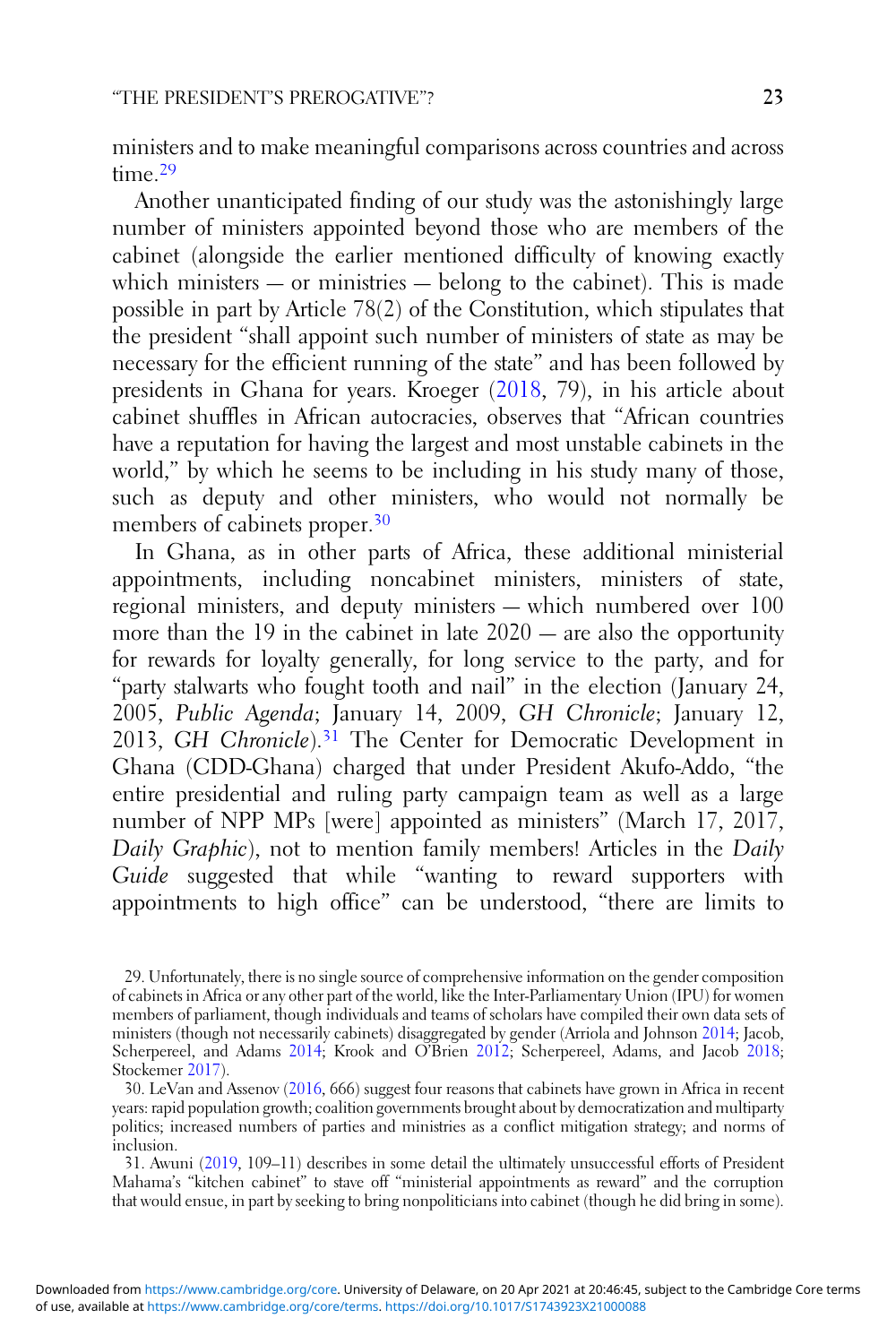everything and in this case the limit has been exceeded" (March 18, 2017) and asked whether "ministerial appointments were real duties or mere rewards" (March 22, 2017). The 110-plus ministers and deputy ministers appointed by President Akufo-Addo during his first administration raised a furor in the media and among civil society, in part because of the enormous cost implied. President Akufo-Addo responded that the "value" is just as important as the "cost" and did not back down from the large number of appointments (March 20, 2017, The Herald), reinforcing the idea of the presidential prerogative. In early 2019, after six new regions were created (in addition to the 10 existing regions), President Akufo-Addo appointed 13 more ministers and deputy ministers, for a total of 123.

We suggest that the ambiguity around who is actually a cabinet minister — and the extent to which ministries in the cabinet may change — as well as the astonishing number of ministers (and deputies) appointed beyond those in the cabinet may serve to obfuscate progress in bringing more women into the cabinet. If we do not know who exactly are the 19 cabinet members, we cannot accurately know the percentage of women cabinet ministers and cannot make meaningful comparisons across time and across countries. Further, if cabinet members are not made explicit, then presidents may choose any group of ministers from the many number of ministers and make claims about the percentage of women ministers in his administration, when what is most important is the most powerful appointments — namely, to the cabinet. Additionally, we suggest that both of these findings are deserving of further research by scholars of executives and cabinets as well as of gender and politics.

# CONCLUDING REFLECTIONS

We conclude our study with the observation that in Ghana, too, the cabinet appointment process is gendered, with the result that, to date, there have been no gender parity cabinets. We find that there are both formal rules, around the appointment of minister MPs and the achievement of regional balance, and informal rules, such as privileging regional balance over gender balance that is also a directive of state policy, that lead to the appointment of more men than women cabinet ministers. We find that experiential criteria do not serve to limit women's access to cabinet appointments, but affiliational criteria  $-$  in the sense that women may not be sufficiently included in presidents' and parties' inner circles and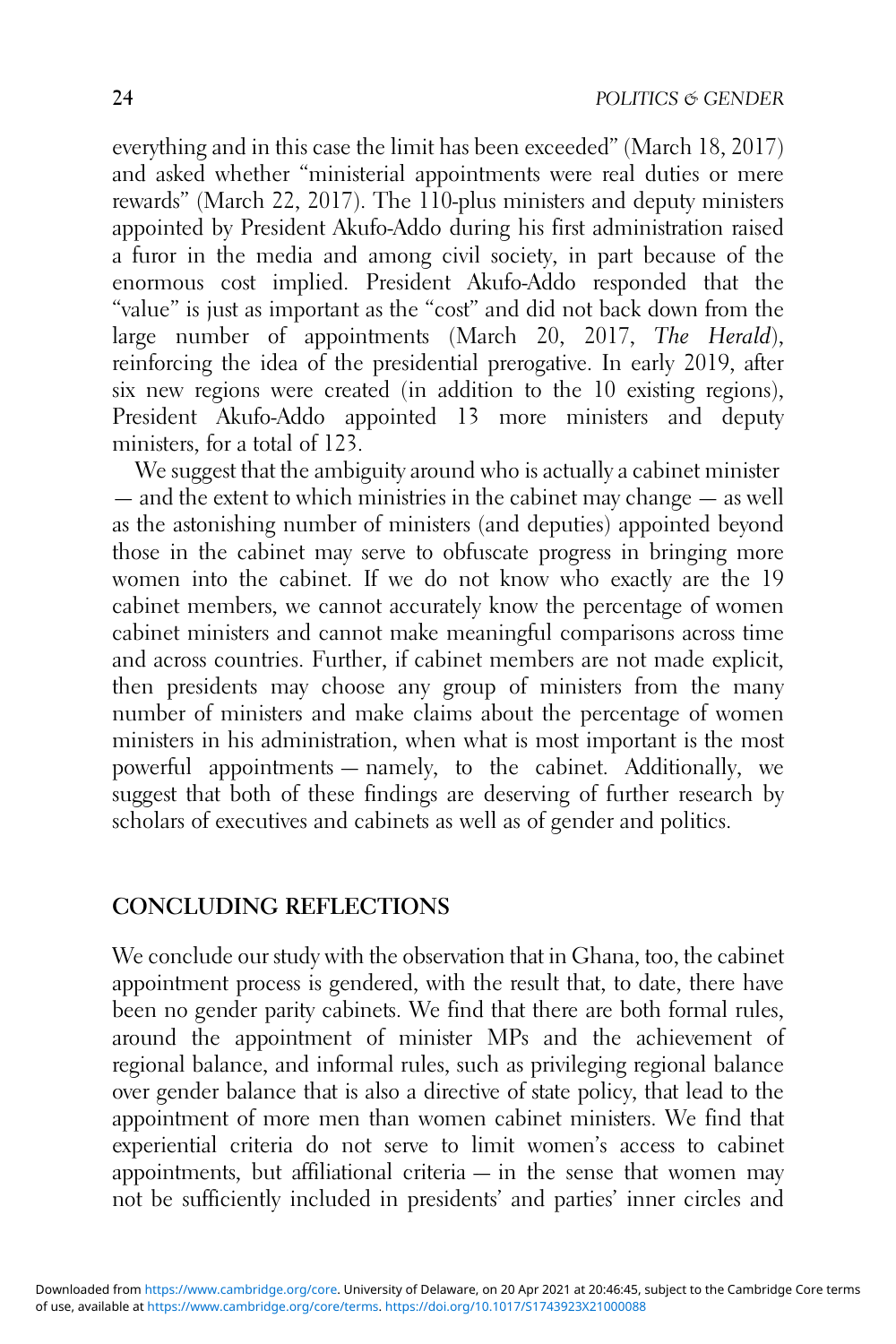<span id="page-24-0"></span>trusted networks — may work against women's inclusion in cabinets. At the same time, we are also convinced that Ghana's "empowered presidents" could at any time appoint a gender parity cabinet, despite — and in compliance with — the formal and informal rules.

Our findings deviate somewhat from a broader cabinets in Africa literature that suggests that cabinets are often the site where representational criteria around ethnicity and affiliational criteria around rewards for friends and family are met. In Ghana, region is paramount, and there must be a cabinet minister from every or almost every region — though this does not extend to the much larger number of ethnic groups in the country (though region does serve as a proxy for some ethnic groups). While cabinet members are drawn by and large from trusted networks, experiential criteria as well as the requirements for regional (and to a lesser extent gender) balance and the presence of 9 or 10 "minister MPs" mean that cabinet appointments are less likely to serve as rewards. The dozens of other ministerial appointments outside of the cabinet — are much more likely to be the positions doled out as rewards. It is in this sense that our findings extend the framework provided by Cabinets, Ministers and Gender, in that we have identified a whole area of ministerial appointment, beyond the cabinet, that is less visible, and potentially less inclusive, which may receive considerably less scholarly and practitioner scrutiny, and yet may also be a significant site of political power.

Gretchen Bauer is Professor of Political Science and International Relations at the University of Delaware: [gbauer@udel.edu](mailto:gbauer@udel.edu); Akosua K. Darkwah is Associate Professor and Head of the Department of Sociology at the University of Ghana: [adarkwah@ug.edu.gh](mailto:adarkwah@ug.edu.gh)

# SUPPLEMENTARY MATERIAL

To view supplementary material for this article, please visit [https://doi.org/](https://doi.org/10.1017/S1743923X21000088) [10.1017/S1743923X21000088](https://doi.org/10.1017/S1743923X21000088)

#### **REFERENCES**

Adams, Melinda, John Scherpereel, and Suraj Jacob. 2016. "The Representation of Women in African Legislatures and Cabinets: An Examination with Reference to Ghana." Journal of Women, Politics & Policy 37 (2): 145–67.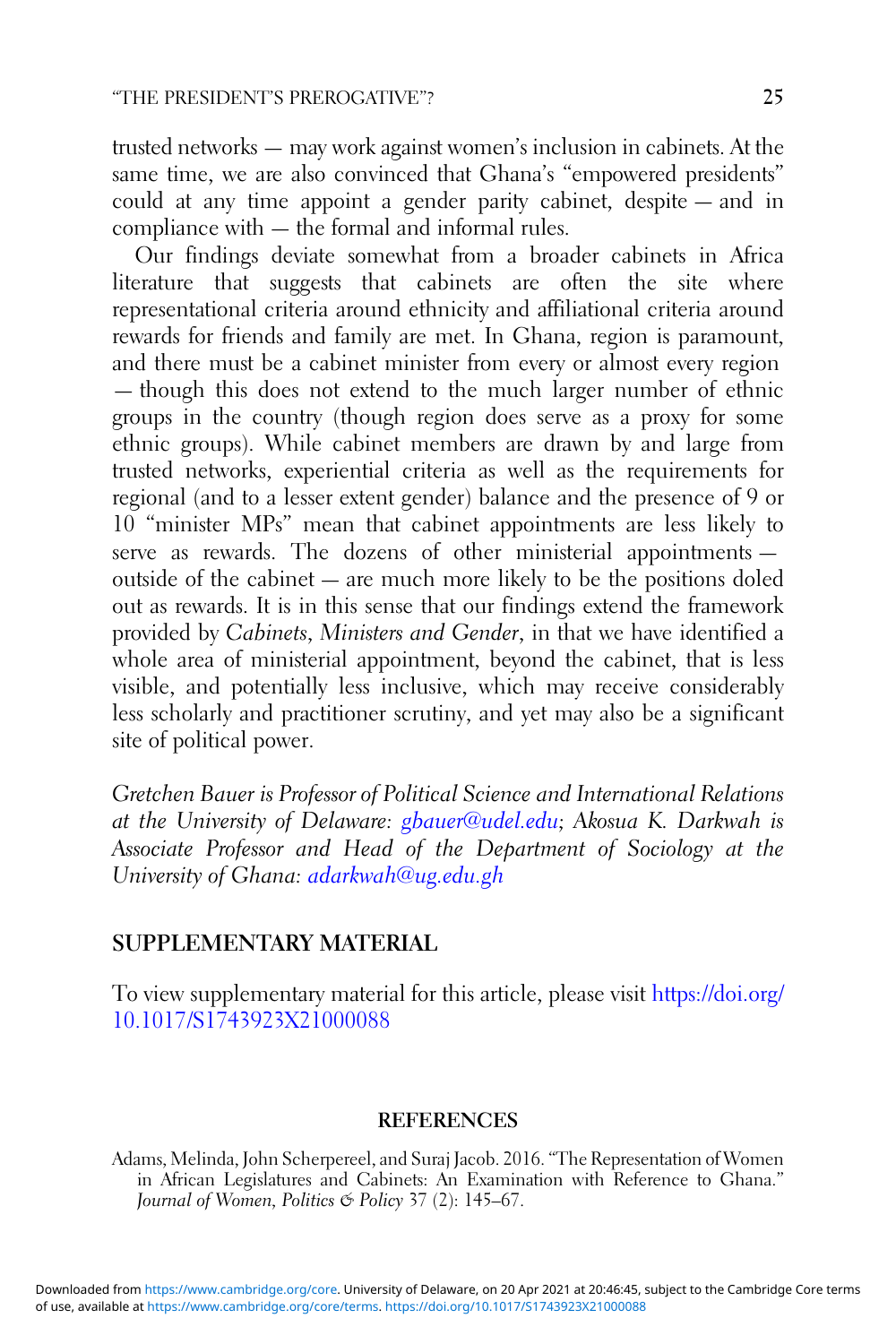- <span id="page-25-0"></span>Agyemang-Rawlings, Nana Konadu. 2018. It Takes a Woman: A Life Shaped by Heritage, Leadership and the Women Who Defined Hope. N.p.: Hillcroft Bay Press.
- Aidoo, Agnes A. 1985. "Women in the History and Culture of Ghana." Research Review 1 (1): 14–51.
- Allah-Mensah, Beatrix. 2005. Women in Politics and Public Life in Ghana. Accra: Friedrich Ebert Stiftung.
- –. 2007. "Women and Politics in Ghana 1993–2003." In Ghana: One Decade of the Liberal State, ed. Kwame Boafo-Arthur. London: Zed Books, 251–79.
- Allman, Jean. 2009. "The Disappearing of Hannah Kudjoe: Nationalism, Feminism and the Tyrannies of History." Journal of Women's History 21 (3): 13–35.
- Annesley, Claire, Karen Beckwith, and Susan Franceschet. 2019. Cabinets, Ministers and Gender. Oxford: Oxford University Press.
- Appiah, Estelle Matilda. 2015. "Affirmative Action, Gender Equality and Increased Participation for Women, Which Way for Ghana?" Statute Law Review 36 (3): 270–79.
- Arriola, Leonardo. 2012. Multi-Ethnic Coalitions in Africa: Business Financing of Opposition Election Campaigns. New York: Cambridge University Press.
- ———. 2013. "Capital and Opposition in Africa: Coalition Building in Multiethnic Societies." World Politics 65 (2): 233–72.
- Arriola, Leonardo, and Martha Johnson. 2014. "Ethnic Politics and Women's Empowerment in Africa: Ministerial Appointments to Executive Cabinets." American Journal of Political Science 58 (2): 495–510.
- Awuni, Manasseh Azure. 2019. The Fourth John: Reign, Rejection & Rebound. Selfpublished.
- Ayee, Joseph R. A. 2009. Some Thoughts on Ministerial Reshuffles in Ghana. Accra: Ghana Academy of Arts Sciences. <https://library.fes.de/pdf-files/bueros/ghana/10483.pdf> (accessed March 10, 2021).
- Bauer, Gretchen. 2011. "Women in Executives: Sub-Saharan Africa." In Women in Executive Power: A Global Overview, eds. Gretchen Bauer and Manon Tremblay. New York: Routledge, 84–105.
	- ———. 2017. "'Did You See What Happened to the Market Women?' Legacies of Military Rule for Women's Political Leadership in Ghana." Contemporary Journal of African Studies 5 (1): 31–59.
	- ———. 2019. "Ghana: Stalled Patterns of Women's Parliamentary Representation." In The Palgrave Handbook of Women's Political Rights, eds. Susan Franceschet, Mona Lena Krook, and Netina Tan. New York: Palgrave Macmillan, 607–25.
- Bauer, Gretchen and Akosua Darkwah. 2019. "'Some Money Has to Be Going': Discounted Filing Fees to Bring More Women into Parliament in Ghana." In Gendered Electoral Financing: Money, Power and Representation in Comparative Perspective, eds. Ragnhild Muriaas, Vibeke Wang, and Rainbow Murray. New York: Routledge, 133–53.
- ———. 2020. "'We Would Rather Be Leaders than Parliamentarians': Women and Political Office in Ghana." European Journal of Politics and Gender 3 (1): 101–19.
- Bauer, Gretchen, and Faith Okpotor. 2013. "'Her Excellency': An Exploratory Overview of Women Cabinet Ministers in Africa." Africa Today 60 (1): 76–97.
- Bauer, Gretchen, and Manon Tremblay, eds. 2011. Women in Executive Power: A Global Overview. New York: Routledge
- Bawa, Sylvia, and Francis Sanyare. 2013. "Women's Participation and Representation in Politics: Perspectives from Ghana." International Journal of Public Administration 36 (4): 282–91.
- Boafo-Arthur, Kwame. 2005. "Longitudinal View on Ghana's Parliamentary Practices." In African Parliaments: Between Governance and Government, eds. M.A. Mohammed Salih. New York: Palgrave Macmillan, 120–41.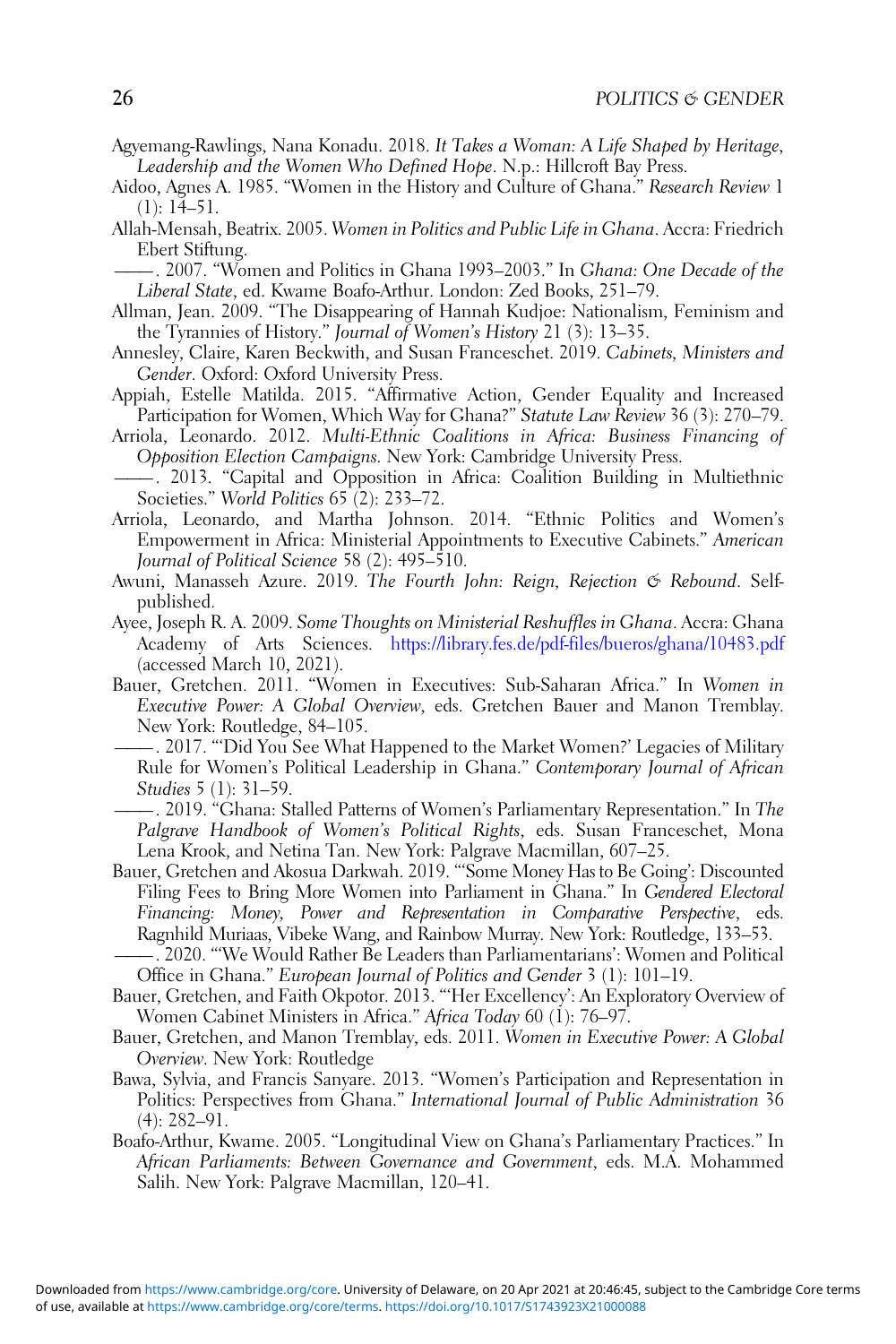- <span id="page-26-0"></span>Boahen, A. Adu. 2000. "Yaa Asantewaa in the Yaa Asantewaa War of 1900: Military Leader or Symbolic Head?" Ghana Studies 3: 111–35.
- Constitution Review Commission (CRC). 2011. "Report of the Constitution Review Commission: From a Political to a Developmental Constitution." [http://ir.parliament.](http://ir.parliament.gh/handle/123456789/1545) [gh/handle/123456789/1545](http://ir.parliament.gh/handle/123456789/1545) (accessed March 10, 2021).
- Constitution Review Commission of Inquiry. 2011. "White Paper on the Report of the Constitution Review Commission Presented to the President." [https://rodra.co.za/](https://rodra.co.za/images/countries/ghana/research/WHITE%20PAPER%20%20ON%20THE%20REPORT%20OF%20THE%20CONSTITUTION%20REVIEW%20COMMISSION%20PRESENTED%20TO%20THE%20PRESIDENT%20.pdf) [images/countries/ghana/research/WHITE%20PAPER%20%20ON%20THE%](https://rodra.co.za/images/countries/ghana/research/WHITE%20PAPER%20%20ON%20THE%20REPORT%20OF%20THE%20CONSTITUTION%20REVIEW%20COMMISSION%20PRESENTED%20TO%20THE%20PRESIDENT%20.pdf) [20REPORT%20OF%20THE%20CONSTITUTION%20REVIEW%](https://rodra.co.za/images/countries/ghana/research/WHITE%20PAPER%20%20ON%20THE%20REPORT%20OF%20THE%20CONSTITUTION%20REVIEW%20COMMISSION%20PRESENTED%20TO%20THE%20PRESIDENT%20.pdf) [20COMMISSION%20PRESENTED%20TO%20THE%20PRESIDENT%20.pdf](https://rodra.co.za/images/countries/ghana/research/WHITE%20PAPER%20%20ON%20THE%20REPORT%20OF%20THE%20CONSTITUTION%20REVIEW%20COMMISSION%20PRESENTED%20TO%20THE%20PRESIDENT%20.pdf) (accessed March 15, 2021).
- Darkwa, Linda. 2015. "'In Our Father's Name in Our Motherland': The Politics of Women's Political Participation in Ghana." In Constitutionalism, Democratic Governance and the African State, ed. Boni Yao Gebe. Accra: Black Mask Limited, 239–74.
- Denzer, LaRay. 2005. "Gender and Decolonization: A Study of Three Women in West African Public Life." In Readings in Gender in Africa, ed. Andrea Cornwall. London: James Currey, 217–24.
- Dzradosi, Charity Elikem, Martin Wiredu Agyekum, and Petronella Munemo Ocloo. 2018. A Gender Analysis of Political Appointments in Ghana Since Independence. Accra: Institute of Local Government Studies and Friedrich Ebert Stiftung.
- Fallon, Kathleen. 2008. Democracy and the Rise of Women's Movements in Sub-Saharan Africa. Baltimore: Johns Hopkins University Press.
- Frempong, Alex Kaakyire Duku. 2017. Elections in Ghana (1951–2016). Tema: DigiBooks.
- Ibrahim, Jibrin. 2004. "The First Lady Syndrome and the Marginalisation of Women from Power: Opportunities or Compromises for Gender Equality?" Feminist Africa, no. 3.
- Inter-Parliamentary Union (IPU). 2019. "One in Five Ministers Is a Woman According to New IPU-UN Women Map." March 12. [https://www.ipu.org/news/press-releases/2019-](https://www.ipu.org/news/press-releases/2019-03/one-in-five-ministers-woman-according-new-ipuun-women-map) [03/one-in-five-ministers-woman-according-new-ipuun-women-map](https://www.ipu.org/news/press-releases/2019-03/one-in-five-ministers-woman-according-new-ipuun-women-map) (accessed March 8, 2021).
- Jacob, Suraj, John Scherpereel, and Melinda Adams. 2014. "Gender Norms and Women's Political Representation: A Global Analysis of Cabinets, 1979–2009." Governance 27 (2): 321–45.
- Kang, Alice. 2013. "The Effect of Gender Quota Laws on the Election of Women: Lessons from Niger." Women's Studies International Forum 41 (Pt. 2): 94–102.
- Kroeger, Alex. 2018. "Dominant Party Rule, Elections and Cabinet Instability in African Autocracies." British Journal of Political Science 50 (1): 79–101.
- Krook, Mona Lena, and Diana Z. O'Brien. 2012. "All the Presidents Men? The Appointment of Female Cabinet Ministers Worldwide." Journal of Politics 74 (3): 840–55.
- LeVan, Carl, and Assen Assenov. 2016. "Parties or Portfolio? The Economic Consequences of Africa's Big Cabinets." Government and Opposition 51 (4): 661–90.
- Mahama, John Dramani. 2012. My First Coup d'Etat: and Other True Stories from the Lost Decades of Africa. New York: Bloomsbury.
- Mama, Amina. 1995. "Feminism or Femocracy? State Feminism and Democratisation in Nigeria." Africa Development 20 (1): 37–58.
- Manuh, Takyiwah. 1993a. "Women and Their Organizations during the Convention People's Party Period." In The Life and Work of Kwame Nkrumah, ed. Kwame Arhin. Trenton, NJ: Africa World Press, 101–27.
	- -. 1993b. "Women, the State and Society under the PNDC." In Ghana under PNDC Rule, ed. Emmanuel Gyimah-Boadi. Dakar: CODESRIA, 176–95.